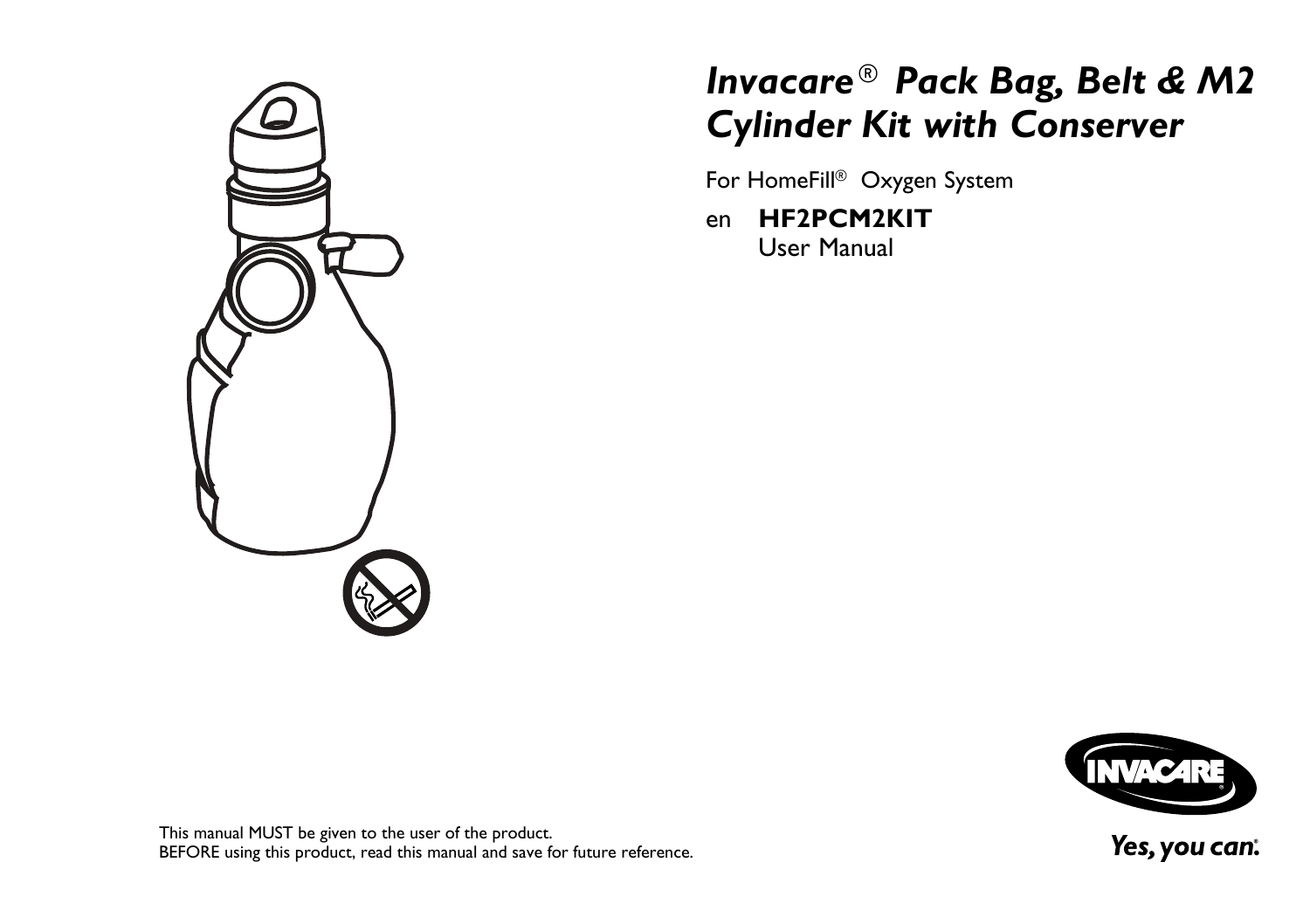©2016 Invacare®Corporation

All rights reserved. Republication, duplication or modification in whole or in part is prohibited without prior written permission from Invacare. Trademarks are identified by ™ and ®. All trademarks are owned by or licensed to Invacare Corporation or its subsidiaries unless otherwise noted. WD-40 and 3–IN-ONE are registered trademarks of WD-40 Company.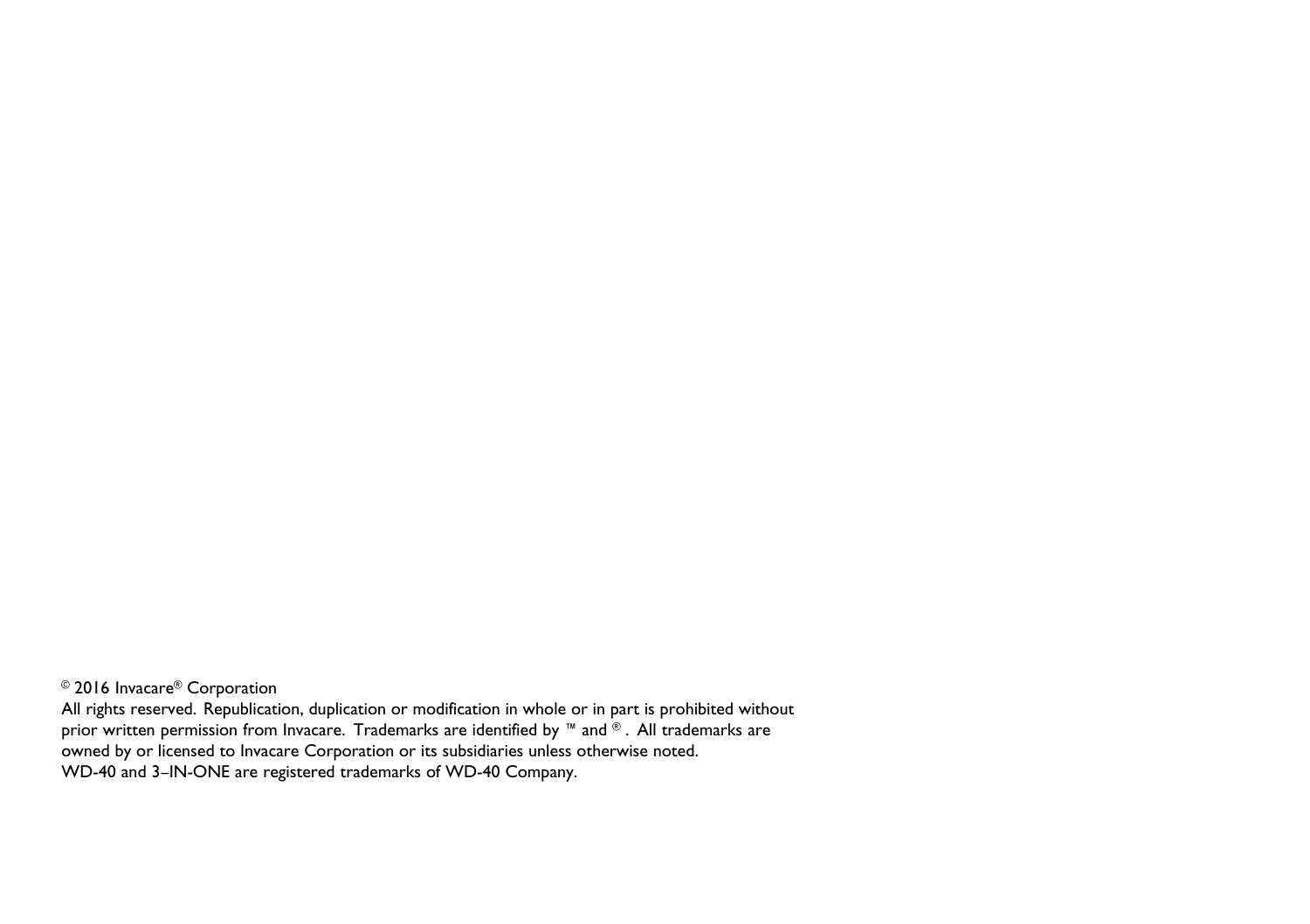# <span id="page-2-0"></span>**Contents**

| IJ               | $\overline{4}$                                    |
|------------------|---------------------------------------------------|
| 1.2              | 5                                                 |
| $\overline{1.3}$ | 5                                                 |
| $\mathsf{I}$ .4  | 5                                                 |
| 1.5              | 6                                                 |
| 1.6              | 8                                                 |
|                  | 9                                                 |
| 2.1              | 9                                                 |
| 2.2              | $\overline{10}$                                   |
|                  |                                                   |
| 3.1              |                                                   |
| 3.2              |                                                   |
| 3.3              |                                                   |
| 3.4              |                                                   |
| 3.4.1            | The Hydrostatic Testing Date 16                   |
|                  |                                                   |
|                  |                                                   |
|                  |                                                   |
| 4 <sub>1</sub>   |                                                   |
| 4.2              | Connecting/Disconnecting the Cylinder Assembly    |
| 4.3              |                                                   |
| 4.4              |                                                   |
|                  | Changing the Carrying Position of the Cylinder 19 |
|                  |                                                   |
| 5.1              |                                                   |
| 5.2              | Emptying the Cylinder Assembly 20                 |
| 5.3              |                                                   |
| 5.4              |                                                   |
|                  |                                                   |

| 5.5<br>5.6<br>5.7<br>5.8 |  |
|--------------------------|--|
|                          |  |
| 6. I                     |  |
|                          |  |
|                          |  |
|                          |  |
| 8. I<br>8.2              |  |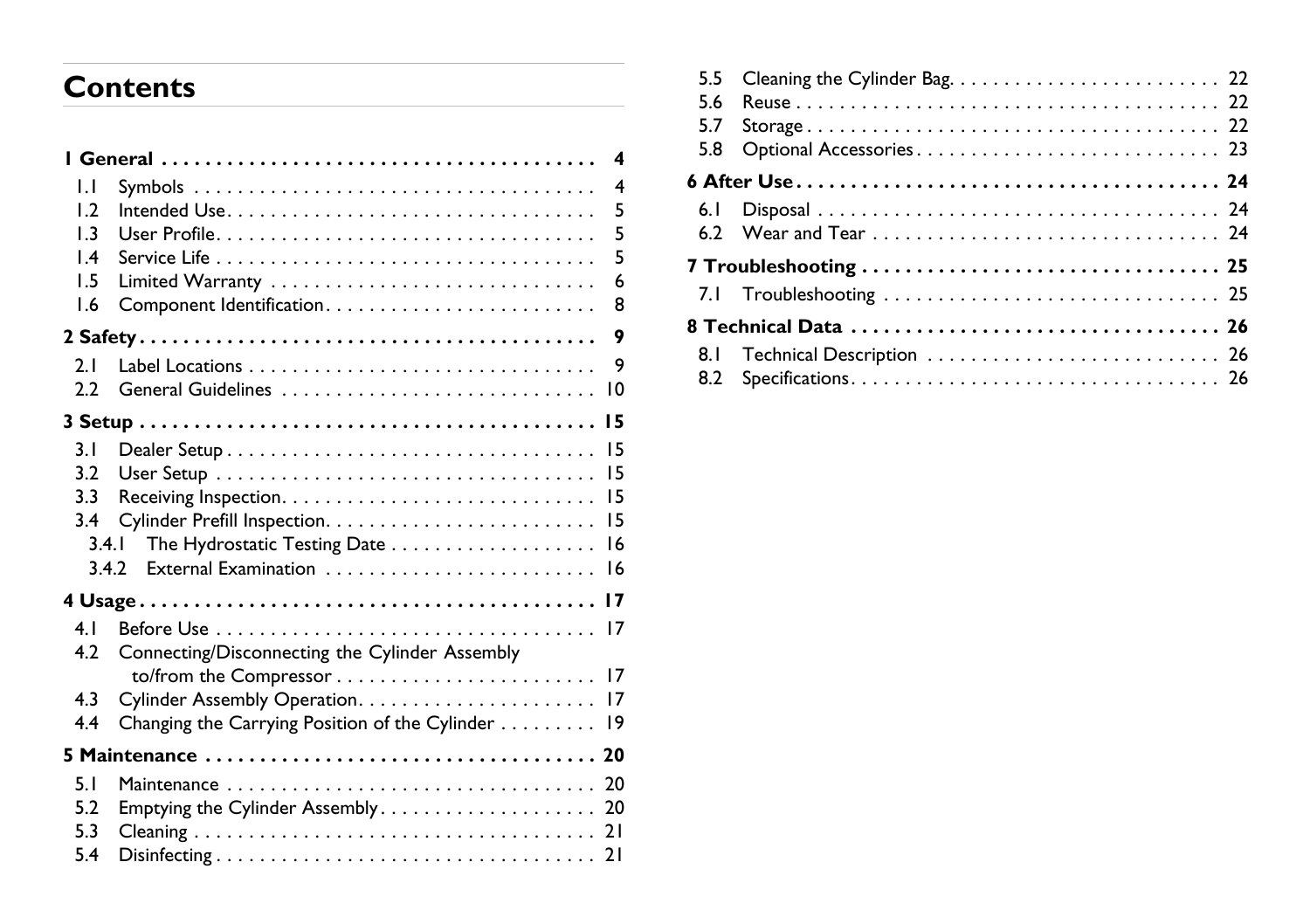# <span id="page-3-0"></span>**<sup>1</sup> General**

# **1.1 Symbols**

Signal words are used in this manual and apply to hazards or unsafe practices which could result in persona<sup>l</sup> injury or property damage. See the information below for definitions of the signal words.



#### **DANGER!**

– Danger indicates an imminently hazardous situation which, if not avoided, will result in death or serious injury.



#### **WARNING!**

– Warning indicates <sup>a</sup> potentially hazardous situation which, if not avoided, could result in death or serious injury.



#### **CAUTION!**

- Caution indicates <sup>a</sup> potentially hazardous situation which, if not avoided, may result in property damage or minor injury or both.
- Indicates <sup>a</sup> hazardous situation that could result in damage to property if it is not avoided.
- Gives useful tips, recommendations and information for Ĵ efficient, trouble-free use.



DO NOT dispose of in household waste



Manufacturer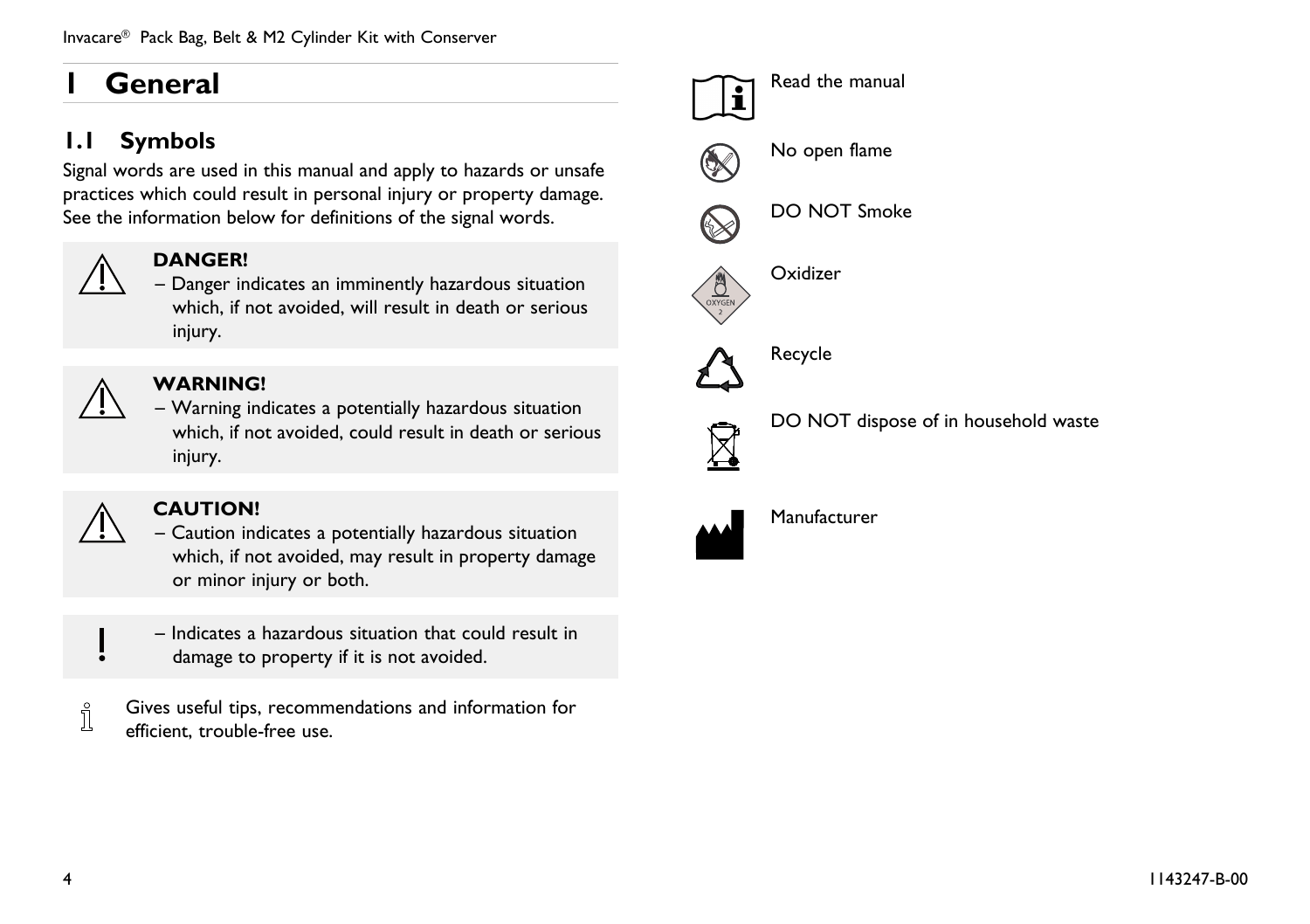# <span id="page-4-0"></span>**1.2 Intended Use**

This cylinder assembly is intended to store, regulate, and deliver supplemental oxygen to patients who may have difficulty extracting oxygen from the air they breathe. It is for patients who would normally receive the oxygen via <sup>a</sup> nasal cannula. This device delivers USP 93±3% oxygen at <sup>a</sup> number of different flow settings and may increase the drying out of airways. This product is to be used as an oxygen supplement and is not intended to be life supporting or life sustaining.



#### **DANGER!**

#### **Risk of Injury or Death**

This product is to be used as an oxygen supplement and is not intended to be life-supporting or life-sustaining. ONLY use this product if the patient is capable of spontaneous breath, able to inhale and exhale without the use of <sup>a</sup> machine.



#### **WARNING!**

#### **Risk of Injury or Damage**

Use of this product outside of the intended use and specifications has not been tested and may lead to product damage, loss of product function, or persona<sup>l</sup> injury.

– DO NOT use this product in any way other than described in the specifications and intended use sections of this manual.

# **1.3 User Profile**

No specific product knowledge or training is required, other than what is contained in this manual, to operate the product. It is not intended for supplying oxygen therapy during refilling. This product is intended to be used by or under adult supervision only after reading and understanding the instructions and warnings of this user manual.

Only personnel instructed and trained in the use of the HomeFill® cylinder assembly should operate this product.

The use of this product is limited to the oxygen patient. Cylinder assemblies MUST be used only by the oxygen patient and are not to be distributed to any other individual for any purpose.

This product is NOT to be used by patients who breathe through their mouths.

# **1.4 Service Life**

**WARNING!**



#### **Risk of Injury or Damage**

The product has been tested for the service life stated in this manual. Use of the product beyond this time period may cause injury or product damage.

- ONLY use the product for the service life stated in this manual. DO NOT exceed the service life of the product.
- Perform all maintenance according to the recommended schedule in this manual.

The expected service life of the conserver is five years when used in accordance with the safety instructions, maintenance intervals and correct use stated in this manual. Refer to the Maintenance section.

The expected service life of the cylinder is based on testing the cylinder every five years and using it in accordance with the safety instructions, maintenance intervals and correct use stated in this manual. Refer to the following procedures:

• The Hydrostatic Testing Date, External Examination, **Maintenance**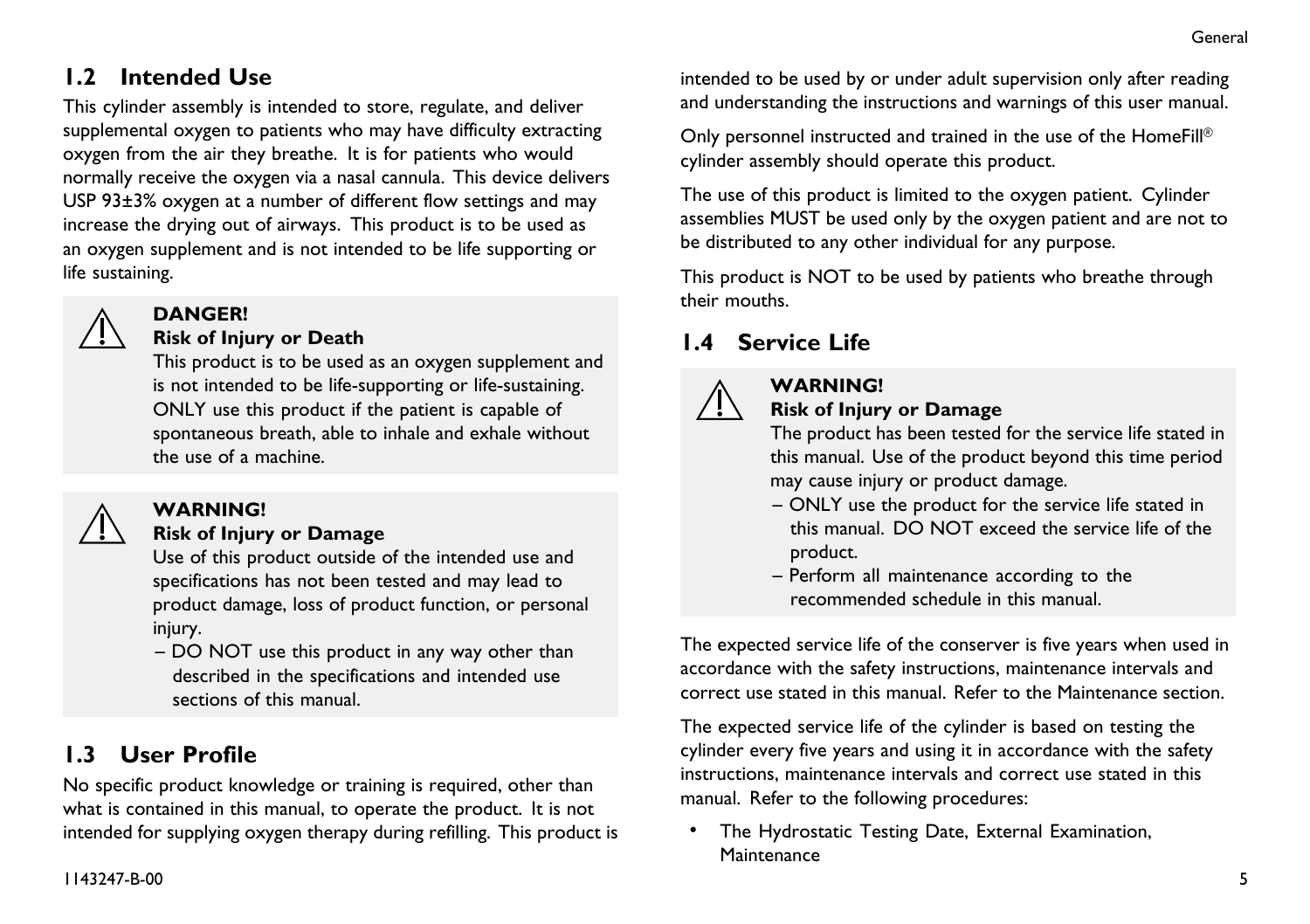# <span id="page-5-0"></span>**1.5 Limited Warranty**<br> **1.5 THE WARRANTY BELO**

THE WARRANTY BELOW HAS BEEN DRAFTED TO

COMPLY WITH FEDERAL LAW APPLICABLE TO PRODUCTS MANUFACTURED AFTER JULY 4, 1975.

This warranty is extended only to original purchaser who purchases this product when new and unused from Invacare Corporation or <sup>a</sup> dealer. This warranty is not extended to any other person or entity and is not transferable or assignable to any subsequent purchaser or User Coverage under this warranty will end upon any such subsequent sale or other transfer of title to any other person. This warranty <sup>g</sup>ives you specific legal rights and you may also have other legal rights which may vary from state to state.

Invacare warrants this product to be free from defects in materials and workmanship for <sup>a</sup> period of three years from date of purchase from Invacare or <sup>a</sup> dealer, with <sup>a</sup> copy of the seller's invoice required for coverage under this warranty.

For Model Nos. IOH2MD, IOH2M6, IOH2M9, HF2PCL4, HF2PCL6 and HF2PC9, Invacare warrants the HomeFill conserver or regulator (NOT including the cylinder) to be free from defects in materials and workmanship for <sup>a</sup> period of two years from date of purchase from Invacare or <sup>a</sup> dealer, with <sup>a</sup> copy of the seller's invoice required for coverage under this warranty.

#### DO NOT OPEN OR ATTEMPT TO SERVICE UNLESS SERVICE IS PROVIDED BY AN INVACARE-CERTIFIED TECHNICIAN;

otherwise, this will void any and all warranties. If within such warranty periods any such product shall be proven to Invacare's satisfaction to be defective, such product shall be repaired or replaced, at Invacare's option. This warranty only applies to the labor for repairs performed by the Invacare Service Department or Invacare dealers. It does not apply to the labor performed by the purchaser or user or shipping charges incurred in replacement part installation or repair of any

such product. This warranty does not include normal wear and tear and failure to adhere to the product instructions, . Invacare's sole obligation and your exclusive remedy under this warranty shall be limited to such repair or replacement. Routine maintenance items, such as filters, are excluded from this warranty.

For warranty service, <sup>p</sup>lease contact Invacare's service department at the toll free number on the back page during normal working hours.

Upon receiving notice of an alleged defect in <sup>a</sup> product, Invacare will issue <sup>a</sup> serialized return authorization. It shall be the responsibility of the purchaser, at the purchaser's cost, to return the unit, pac<sup>k</sup> the unit in <sup>a</sup> manner to avoid shipping damage and to ship the unit to either Invacare's <sup>p</sup>lant or service center as specified by Invacare in advance. Defective units must be returned for warranty inspection using the serial number as identification within thirty days of return authorization date. Do not return products to our factory without prior consent. C.O.D. shipments will be refused; <sup>p</sup>lease prepay shipping charges.

LIMITATIONS AND EXCLUSIONS: THE FOREGOING WARRANTY SHALL NOT APPLY TO PRODUCTS SUBJECTED TO NEGLIGENCE, ACCIDENT, IMPROPER OPERATION, MAINTENANCE OR STORAGE, SOOT OR SMOKE-FILLED ENVIRONMENTS, OR OTHER THAN NORMAL APPLICATION, USE OR SERVICE, OR TO PRODUCTS MODIFIED WITHOUT INVACARE CORPORATION'S EXPRESS WRITTEN CONSENT (INCLUDING, BUT NOT LIMITED TO, MODIFICATION THROUGH THE USE OF UNAUTHORIZED PARTS OR ATTACHMENTS) OR TO PRODUCTS DAMAGED BY REASON OF REPAIRS MADE TO ANY COMPONENT WITHOUT THE SPECIFIC CONSENT OF INVACARE CORPORATION OR TO PRODUCTS DAMAGED BY CIRCUMSTANCES BEYOND INVACARE CORPORATION'S CONTROL.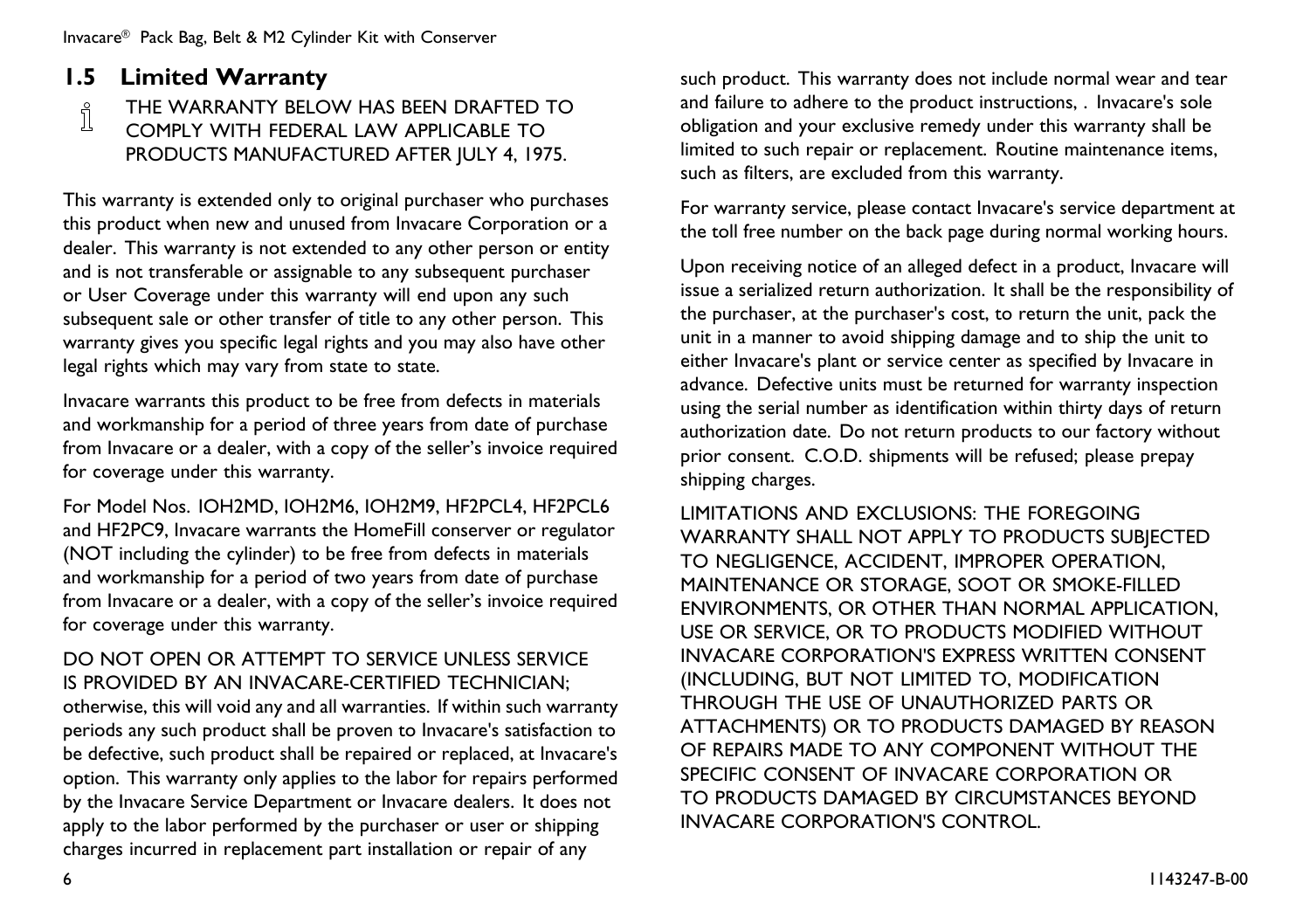THE FOREGOING EXPRESS WARRANTY IS EXCLUSIVE AND IN LIEU OF ANY OTHER WARRANTIES WHATSOEVER, WHETHER EXPRESS OR IMPLIED, INCLUDING THE IMPLIED WARRANTIES OF MERCHANTABILITY AND FITNESS FOR <sup>A</sup> PARTICULAR PURPOSE, AND THE SOLE REMEDY FOR VIOLATIONS OF ANY WARRANTY WHATSOEVER, SHALL BE LIMITED TO REPAIR OR REPLACEMENT OF THE DEFECTIVE PRODUCT PURSUANT TO THE TERMS CONTAINED HEREIN. THE APPLICATION OF ANY IMPLIED WARRANTY WHATSOEVER SHALL NOT EXTEND BEYOND THE DURATION OF THE EXPRESS WARRANTY PROVIDED HEREIN. INVACARE SHALL NOT BE LIABLE FOR ANY CONSEQUENTIAL OR INCIDENTAL DAMAGES WHATSOEVER.

SOME STATES DO NOT ALLOW THE EXCLUSION OR LIMITATION OF INCIDENTAL OR CONSEQUENTIAL DAMAGE, OR LIMITATION OF HOW LONG AN IMPLIED WARRANTY LASTS, SO THE ABOVE EXCLUSION AND LIMITATION MAY NOT APPLY TO YOU.

THIS WARRANTY SHALL BE EXTENDED TO COMPLY WITH STATE/PROVINCIAL LAWS AND REQUIREMENTS.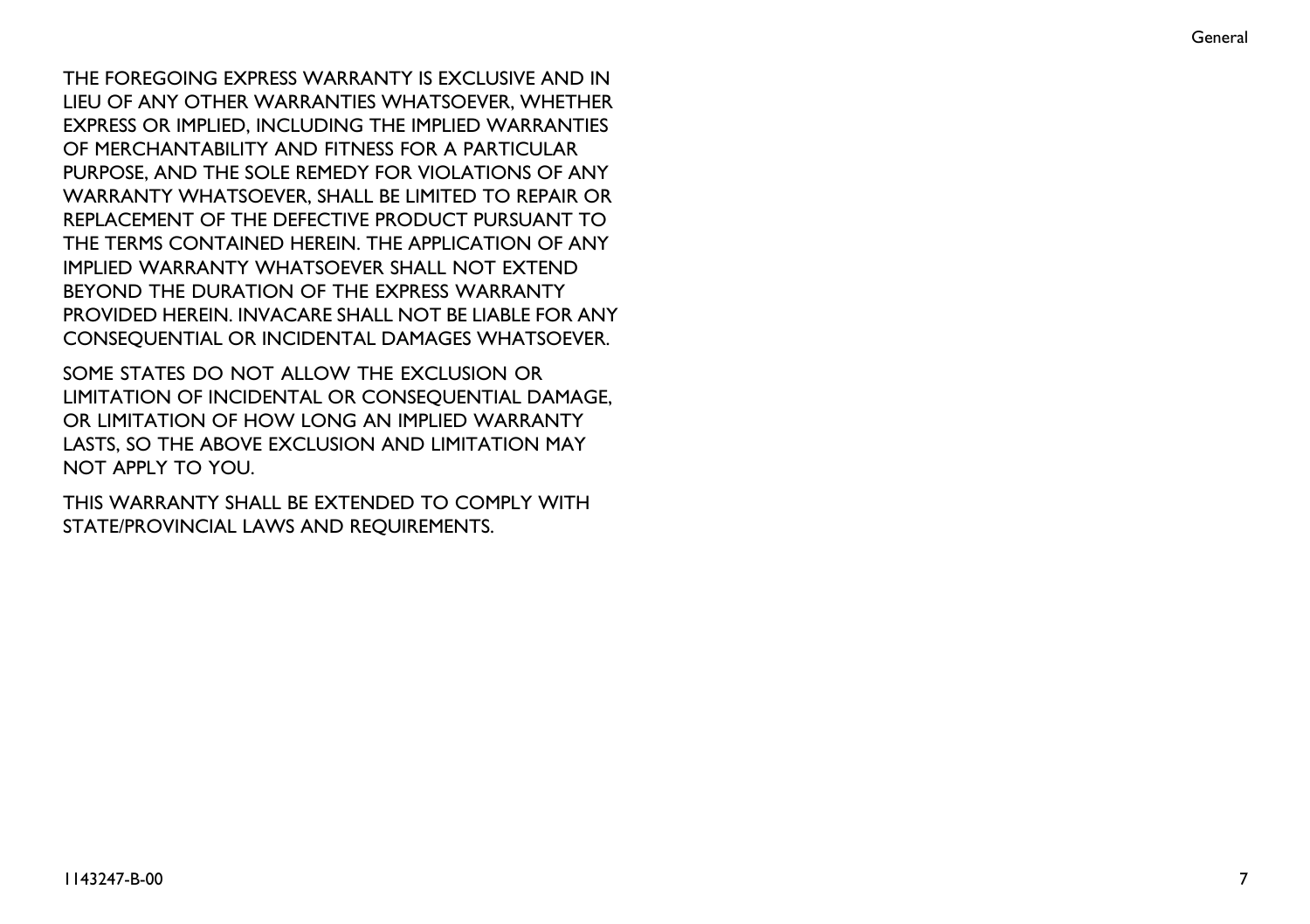# <span id="page-7-0"></span>**1.6 Component Identification**

| Item            | <b>Description</b>                                 |
|-----------------|----------------------------------------------------|
| @               | <b>Cylinder Assembly</b>                           |
| $\circledR$     | Cylinder                                           |
| $_{\mathbb{C}}$ | Conserver                                          |
| O)              | <b>Outlet Connection</b>                           |
|                 | <b>Flow Dial</b>                                   |
| (F)             | <b>Indicator Pointer</b>                           |
| G               | Cylinder Gauge                                     |
| $^{\circledR}$  | Cylinder Fillport                                  |
| ⋒               | Cylinder Gauge Needle                              |
| Œ               | Cylinder Fillport Cover (not<br>shown for clarity) |

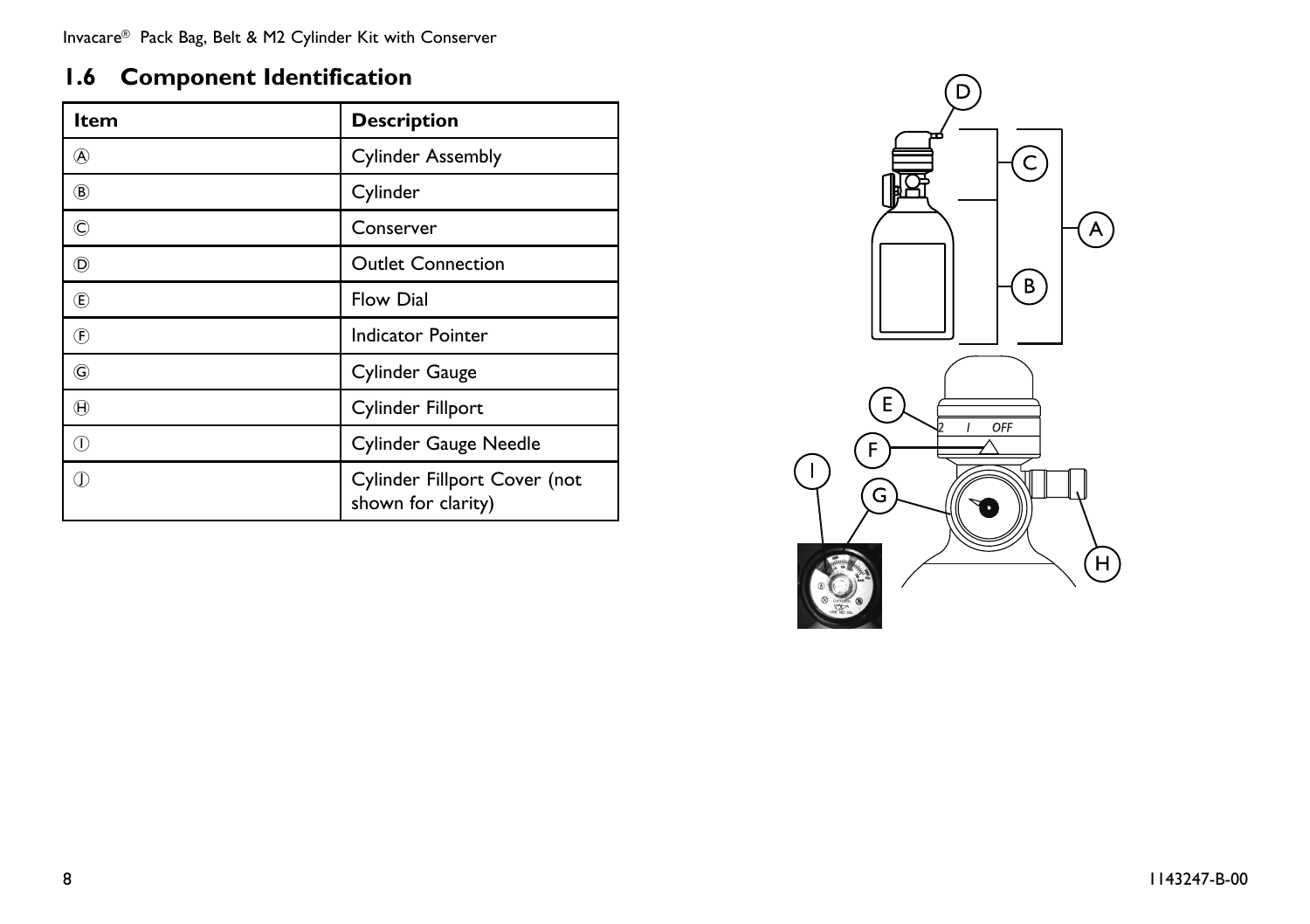# <span id="page-8-0"></span>**<sup>2</sup> Safety**

### **2.1 Label Locations**



Î Serial number located above product label shown here.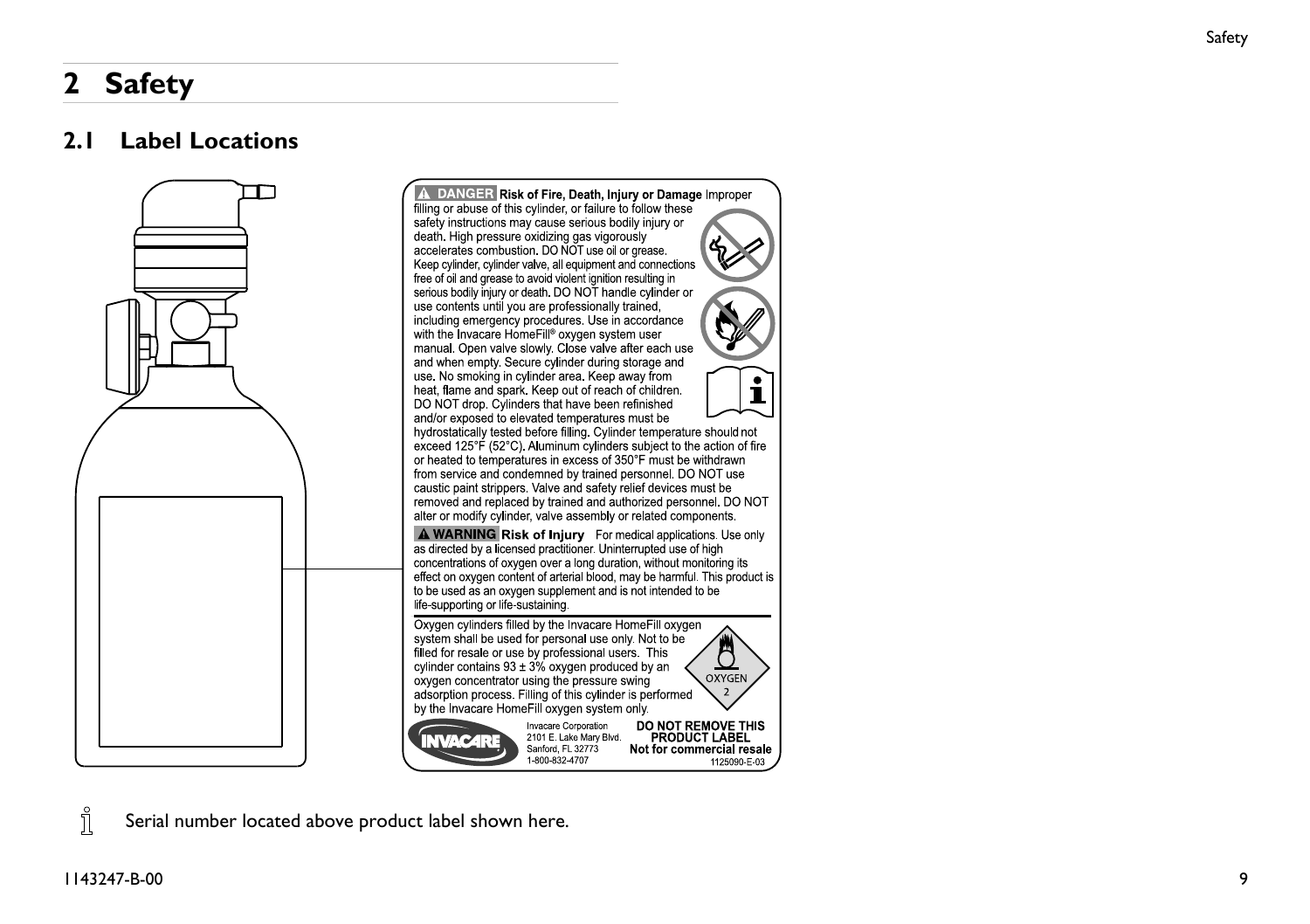### <span id="page-9-0"></span>**2.2 General Guidelines**

**DANGER!**

In order to ensure the safe installation, assembly and operation of the product these instructions MUST be followed.

#### **Risk of Death, Injury or Damage**

Improper use of this product may cause death, injury or damage. This section contains important information for the safe operation and use of this product.

- DO NOT use this product or any available optional equipment without first completely reading and understanding these instructions and any additional instructional material such as user manuals, service manuals or instruction sheets supplied with this product or optional equipment.
- If you are unable to understand the warnings, cautions or instructions, contact <sup>a</sup> healthcare professional, dealer or technical personne<sup>l</sup> before attempting to use this equipment.
- Check ALL external components and carton for damage. In case of damage, or if the product is not working correctly, contact <sup>a</sup> technician or Invacare for repair.
- THE INFORMATION IN THIS DOCUMENT IS SUBJECT TO CHANGE WITHOUT NOTICE.



#### **DANGER!**

#### **Risk of Death, Injury or Damage**

- Use this cylinder in accordance with the HomeFill compressor user manual.
- DO NOT handle the cylinder assembly or use the contents until you are professionally trained, including emergency procedures. Training required to operate the product is contained in the user manual.
- This product is not intended for supplying oxygen therapy during refilling.
- This product is intended to be used by or under adult supervision.
- Oxygen Cylinders filled by the Invacare HomeFill oxygen system shall be used for persona<sup>l</sup> use only. They are not to be filled for resale or use by professional users.
- This cylinder is to be used with the Invacare HomeFill oxygen system. This cylinder contains 93±3% oxygen produced by an oxygen concentrator using the pressure swing adsorption process.
- ALWAYS open the valve slowly and close the valve after each use and when empty.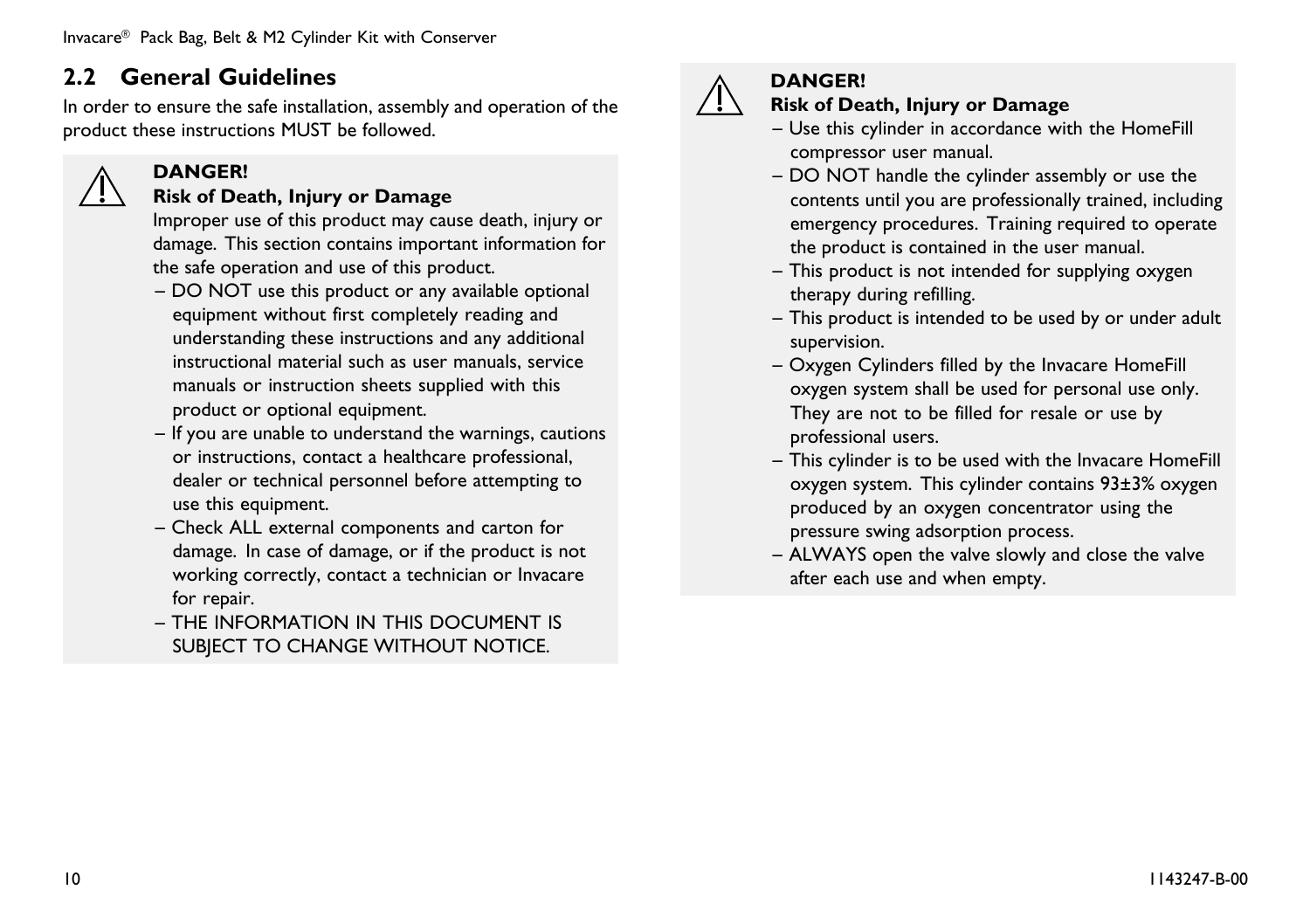#### **DANGER! Risk Of Death, Injury, Or Damage From Fire**

Textiles, oil or petroleum substances, grease, greasy substances and other combustibles are easily ignited and burn with grea<sup>t</sup> intensity in oxygen enriched air and when in contact with oxygen under pressure. To avoid fire, death, injury or damage:

- DO NOT SMOKE while using this product.
- DO NOT use near OPEN FLAME or IGNITION SOURCES.
- DO NOT use any lubricants on the cylinder unless recommended by Invacare.
- NO SMOKING signs should be prominently displayed.
- Avoid creation of any spar<sup>k</sup> near oxygen equipment. This includes sparks from static electricity created by any type of friction.
- Keep all matches, lighted cigarettes, electronic cigarettes or other sources of ignition out of the room in which this cylinder is located and away from where oxygen is being delivered.
- Keep the oxygen tubing, cord, and cylinder out from under such items as blankets, bed coverings, chair cushions, clothing, and away from heated or hot surfaces including space heaters, stoves, and similar electrical appliances.



#### **CAUTION!**

Federal (statutory) law restricts this device sale to or on the order of <sup>a</sup> medical practitioner licensed by <sup>a</sup> governmental agency where he/she practices.

– ONLY <sup>a</sup> licensed medical practitioner may order the purchase or use of this device.

### **Operating Information**



# **DANGER!**

**Risk of Fire**

Dirt or contaminants on the cylinder assembly or conserver can cause fire, injury or death.

- DO NOT use if dirt or contaminants are presen<sup>t</sup> on or around cylinder or conserver.
- DO NOT use or fill cylinder assembly if the cylinder fillport is dirty or contaminated. Contact your provider for service or repair.
- DO NOT allow oil from your hands or other sources to come into contact with the compressor coupling or cylinder assembly fittings. These substances may become flammable in the presence of oxygen and cause injury. Examples of items to avoid are hand cream or lotion, cooking oil, suntan oil or sunblock and similar oily products. If you use these types of products Invacare suggests you wash your hands prior to using the HomeFill system. If the cylinder fillport should come in contact with such substances, contact your provider for service. Avoid touching the cylinder fillport.
- NEVER oil or lubricate the compressor coupler or cylinder fillport. NEVER use any penetrating oil or lubricant such as WD-40® or 3-IN-ONE®. If connection difficulty is experienced, verify that the cylinder fillport is being inserted straight down into the compressor coupler. If continued difficulty is experienced, contact your provider for assistance.
- DO NOT clean with aromatic hydrocarbons, including, but not limited to benzene and toluene.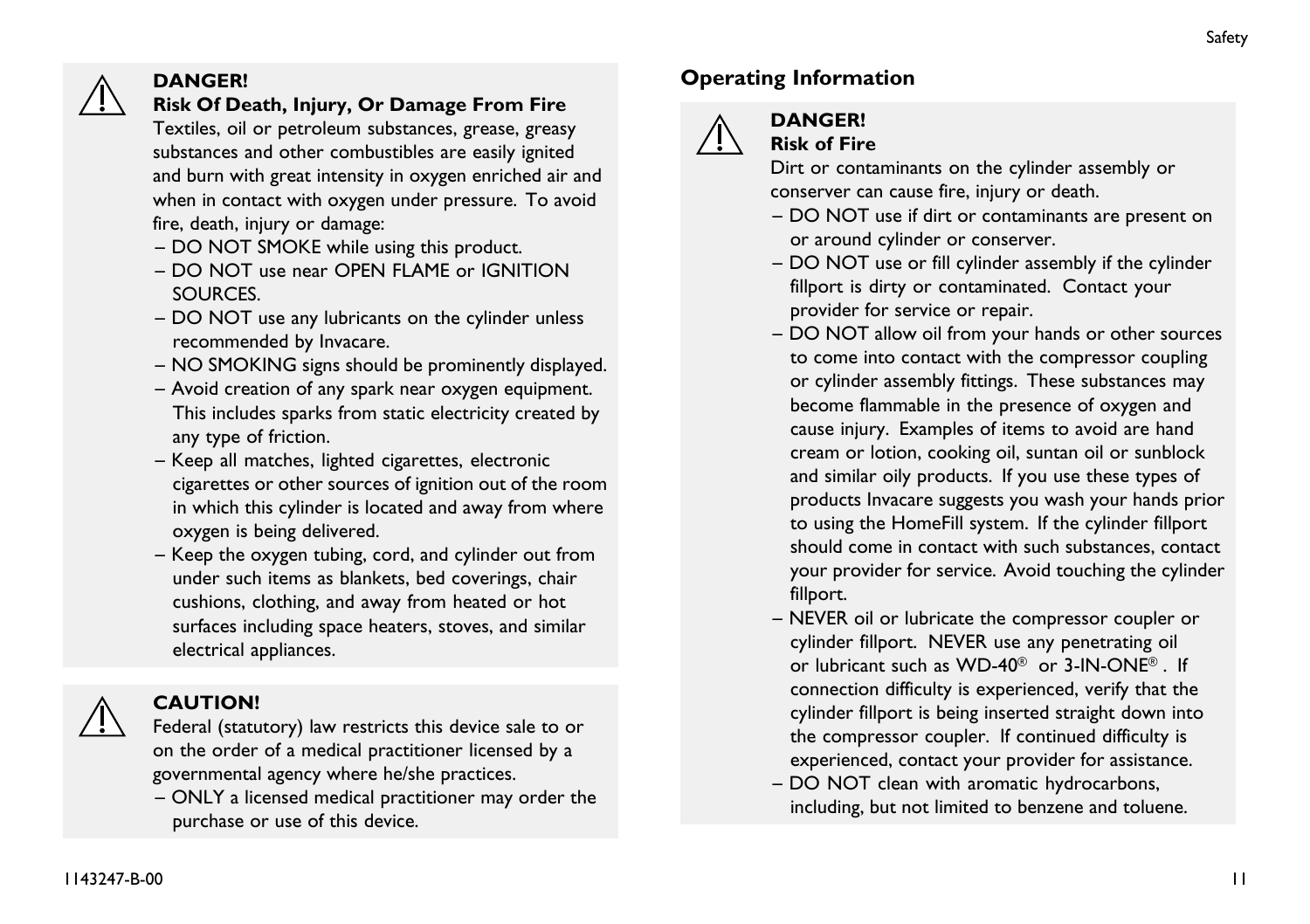#### **DANGER! Risk of Fire**

Dirt or contaminants on the cylinder assembly or conserver can cause fire, injury or death.

- DO NOT use cleaning/disinfecting solutions on the fillport fitting.
- DO NOT immerse product in any kind of liquid.
- DO NOT allow any kind of liquid to ge<sup>t</sup> inside openings of the conserver.
- DO NOT spray cleaning/disinfecting solutions on product.
- DO NOT autoclave.
- DO NOT gas sterilize with ethylene oxide.
- DO NOT attempt to repair cylinder assembly. All repairs MUST be performed by Invacare Corporation or in an Invacare approve<sup>d</sup> repair center.
- Store cylinder assembly in <sup>a</sup> clean, dry and cool area when not in use.



#### **DANGER!**

#### **Risk of Injury or Death**

To avoid choking or ingestion of chemicals from airway contamination:

– DO NOT use the product in the presence of pollutants, smoke, fumes, flammable anesthetics, cleaning agents, or chemical vapors.



#### **WARNING!**

#### **Risk of Injury or Death**

Contaminants in the oxygen may cause injury or death.

- DO NOT use if the oxygen has an unusual odor.
- DO NOT use if particulates are inhaled.
- Contact Invacare or <sup>a</sup> dealer for service.

#### **WARNING!**

#### **Risk of Injury or Damage**

To avoid injury or damage from product misuse:

- The flow dial should be turned with normal pressure from one's hand. If the flow dial is stiff to turn, do not force, otherwise damage or injury could occur.
- DO NOT use <sup>a</sup> flow outlet for driving any medical equipment.



#### **CAUTION!**

#### **Risk of Injury or Damage**

To reduce the risk of injury or damage from dropped or impacted cylinder assemblies:

- Use two hands when handling/transporting oxygen cylinders.
- Only use Invacare Corporation carrying bag.
- DO NOT allow cylinder assemblies to tip or fall. DO NOT drop cylinder assemblies.
- Secure gas cylinders so they cannot fall.
- Ensure cylinder is always in upright position when not connected to the HomeFill compressor.
- DO NOT allow cylinders to impact inanimate objects.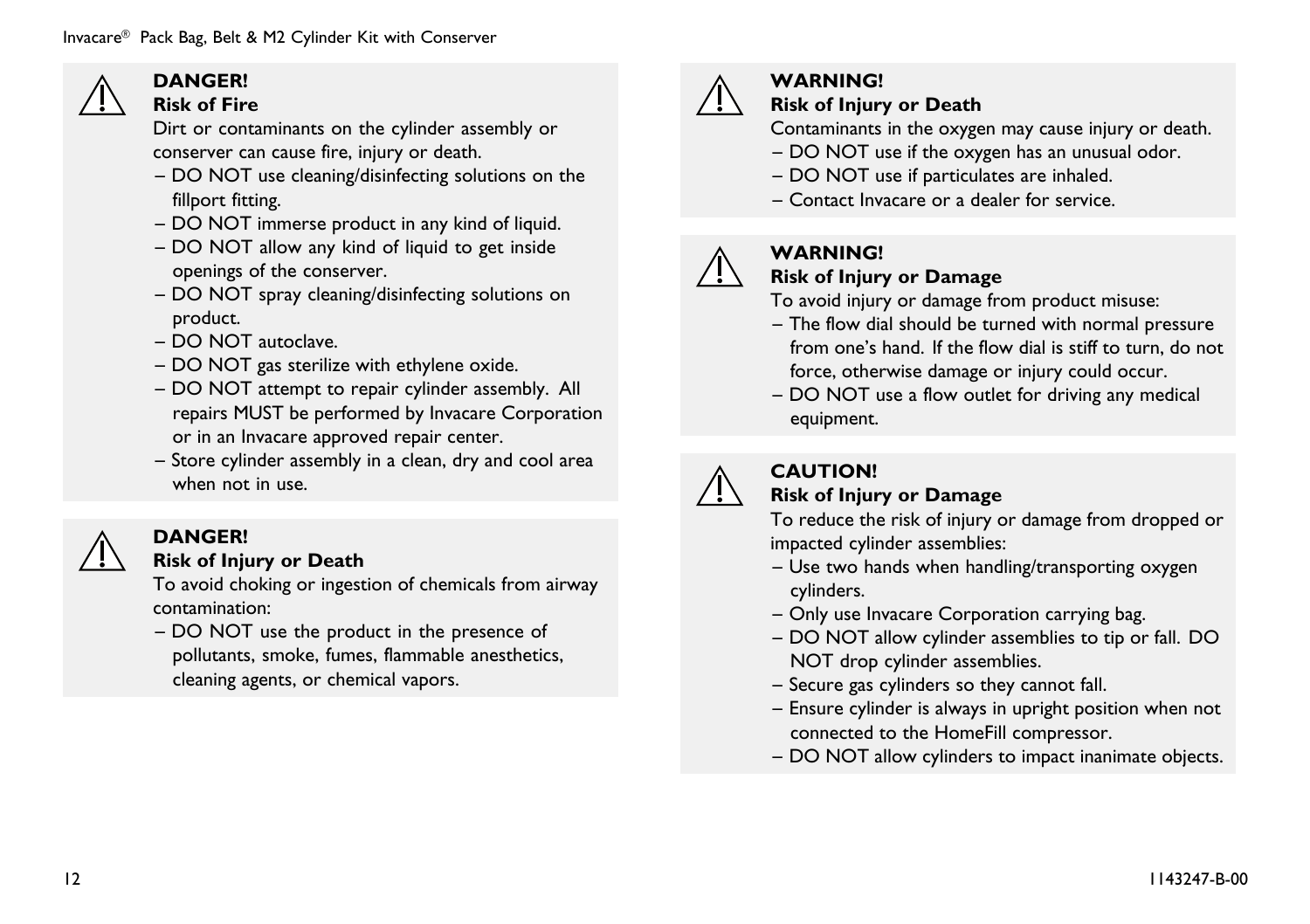

#### **CAUTION!**

#### **Risk of Damage**

To avoid product damage:

- DO NOT block the outlet fitting or kink the cannula when the product is in use, as this may damage the unit.
- DO NOT fill the cylinder assembly outdoors or anywhere below 13°C (55°F).

#### **DANGER!**

#### **Risk of Injury or Death**

The cannula can cause tripping, falling, or other injury if improperly positioned and secured. To avoid injury or death:

- The cannula MUST be routed and secured properly.
- DO NOT position the cannula around the neck. Ensure the patient can move freely while wearing the cannula.
- Avoid positioning cannulas across areas of high foot traffic (i.e. aisles, doorways, hallways, etc.)

#### **WARNING! Risk of Injury or Death**

To avoid choking and/or strangulation from tubing entanglement:

- Keep children and pets away from nasal cannula and tubing.
- Close supervision is necessary when the nasal cannula is used by or near children and/or disabled persons.



#### **WARNING!**

#### **Risk of Injury or Death**

- To reduce the risk of injury or death from illness:
- Before the first patient use, the provider MUST disinfect the product. Refer to the Disinfecting section.
- Replace the nasal cannula on <sup>a</sup> regular basis. Check with your equipment provider or <sup>p</sup>hysician to determine how often the cannula should be replaced.
- DO NOT share cannulas between patients.
- The cylinder poses no biocompatibility hazards and is ĭ latex and <sup>p</sup>hthalate free. The biocompatibility of cylinder accessories may vary by manufacturer. Invacare accessories such as the cylinder bag and Invacare oxygen tubing are latex and <sup>p</sup>hthalate free. Refer to the packaging on any cylinder accessories to determine the biocompatibility hazard.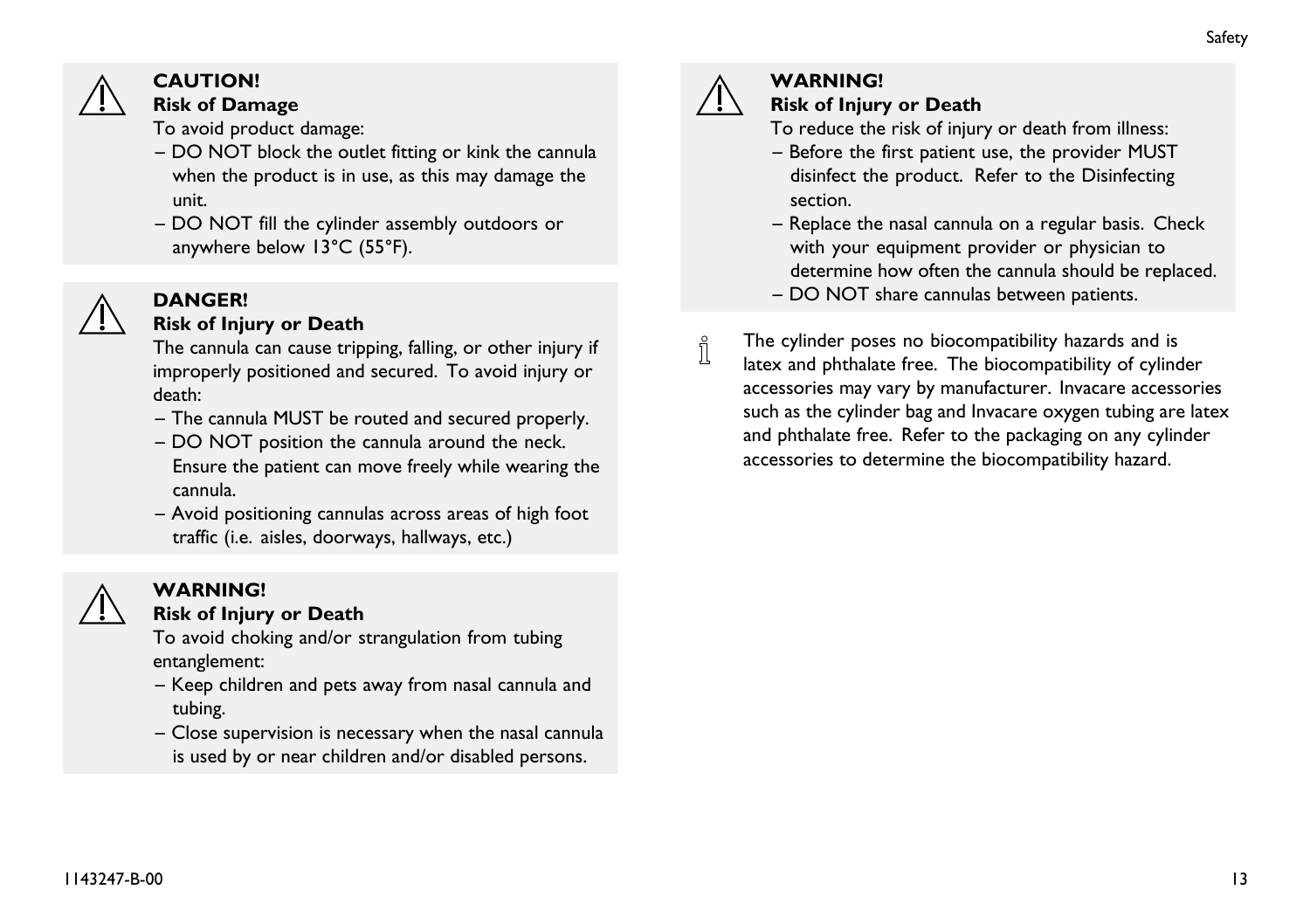Invacare® Pack Bag, Belt & M2 Cylinder Kit with Conserver

The cylinder assembly MUST be emptied of gas prior to shipping by courier or postal service. Refer to Emptying the Cylinder Assembly.

Because the cylinder contains magnetic, ferrous material, it is not suitable to be in an MRI room.

Be sure all connections are tight and leak free. DO NOT use <sup>a</sup> liquid leak detector to test for leaks. Leaks are indicated by loss of pressure when the cylinder assembly is not in use and by hissing sounds. This product is equipped with <sup>a</sup> relief valve. If you hear <sup>a</sup> loud hissing or popping sound coming from the product, discontinue use of product, turn the flow dial to the "Off" setting, and contact your dealer/Home Care equipment provider.

ALWAYS confirm prescribed dose before administering to patient and monitor on <sup>a</sup> frequent basis.

NO OXYGEN is delivered when the conserver flow dial setting is "Off".

DO NOT use a humidifier with this product.

Keep cylinder in <sup>a</sup> well ventilated <sup>p</sup>lace.

This product is designed to operate with <sup>a</sup> standard or high flow single lumen, adult oxygen nasal cannula with <sup>a</sup> maximum length of 2.1 <sup>m</sup> (7 ft).

The cannula is for single patient use only.

Cannula MUST be installed on outlet connection prior to use.

Refer to the HomeFill User Manual for additional warnings, cautions and safety instructions.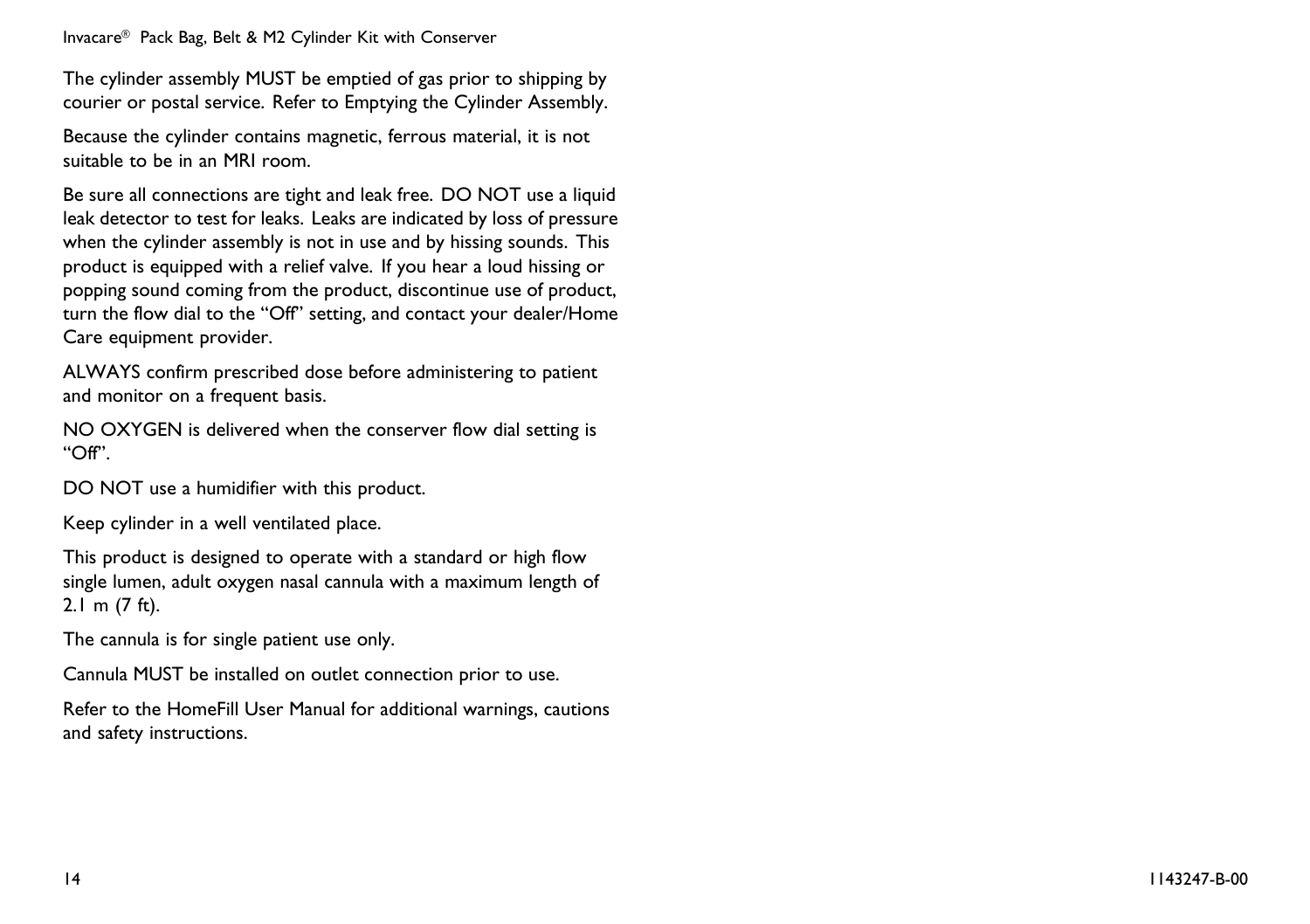# <span id="page-14-0"></span>**<sup>3</sup> Setup**

#### **3.1 Dealer Setup**



#### **WARNING!**

- Before the first patient use, the provider MUST disinfect the product. Refer to the Disinfecting section.
- Before patient use, the provider MUST check the hydrostatic testing date. Refer to The Hydrostatic Testing Date section.



# **WARNING!**

#### **Risk of Injury**

For medical applications, it is very important to select the prescribed level of oxygen flow. Uninterrupted use of high concentrations of oxygen over <sup>a</sup> long duration, without monitoring its effect on oxygen content of arterial blood, may be harmful.

- Use ONLY as directed by <sup>a</sup> licensed practitioner.
- DO NOT increase or decrease the flow unless <sup>a</sup> change has been prescribed by your <sup>p</sup>hysician or therapist.

# **3.2 User Setup**



#### **WARNING!**

– When receiving the cylinder assembly from the provider, the user/patient MUST perform <sup>a</sup> receiving inspection. Refer to the Receiving Inspection section.

# **3.3 Receiving Inspection**

Remove product from package and inspect for damage. If there is any damage, DO NOT use. Contact your dealer/Home Care equipment provider.

# **3.4 Cylinder Prefill Inspection**



#### **WARNING!**

#### **Risk of Injury or Damage**

- Oxygen cylinder assemblies shall be used for persona<sup>l</sup> use only. Not to be filled for resale or use by professional users.
- Filling of cylinder assemblies is performed by Invacare HomeFill Oxygen System only.
- This cylinder assembly is to be used with the HomeFill system. This cylinder contains 93±3% oxygen produced by an oxygen concentrator using the pressure swing adsorption process.
- DO NOT handle the cylinder assembly or use contents until you are professionally trained, including emergency procedures.
- Use this cylinder assembly in accordance with the HomeFill user manual.
- Secure the cylinder assembly during storage and use.<br>  $\overline{PQ}$  NQT dues DO NOT drop.
- No smoking in cylinder assembly area. Keep away from heat, flame or spark.
- Keep out of the reach of children.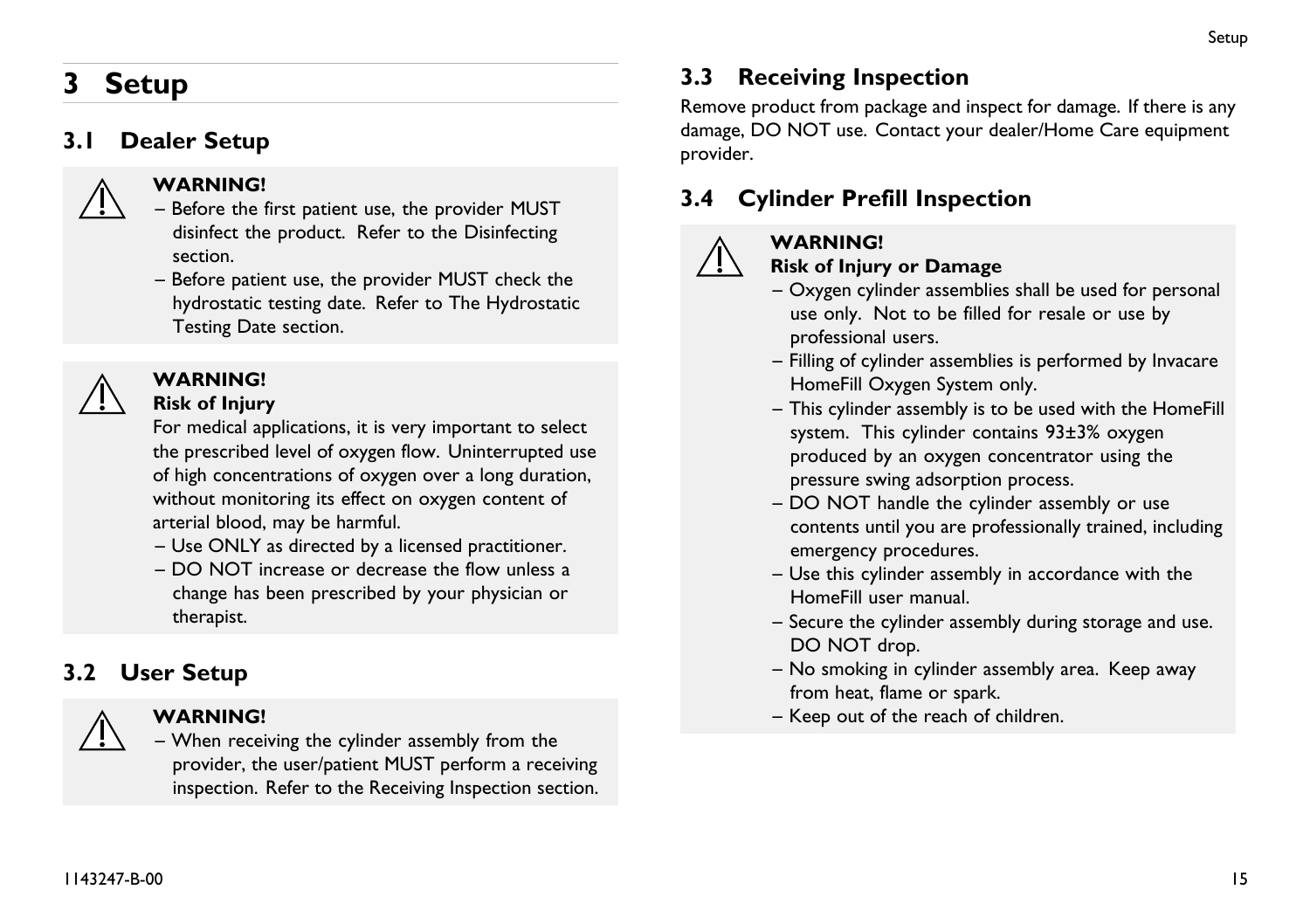<span id="page-15-0"></span>

#### **DANGER!**

#### **Risk of Injury or Death**

Improper filling or abuse of this cylinder assembly, or failure to follow these safety instructions may cause serious bodily injury or death. High pressure oxidizing gas vigorously accelerates combustion.

- DO NOT alter or modify cylinder assembly or related components.
- DO NOT use oil or grease. Keep cylinder, all equipment and connections free of oil and grease to avoid violent ignition resulting in serious bodily injury or death.

# **3.4.1 The Hydrostatic Testing Date**

Aluminum cylinders MUST undergo testing every five years.



#### **DANGER!**

#### **Risk of Death, Injury or Damage from Fire** To avoid fire, death, injury or damage:

- Cylinders that have been refinished and/or expose<sup>d</sup> to elevated temperatures MUST be hydrostatically tested before filling. Cylinder temperature should not exceed 60° <sup>C</sup> (140° F). Aluminum cylinders subject to the action of fire or heated temperatures in excess of 177° <sup>C</sup> (350° F) MUST be withdrawn from service and condemned by trained personnel. DO NOT use caustic paint strippers. Valve and safety relief devices MUST be removed and replaced by trained and authorized personnel. DO NOT alter or change valve assembly.
- All cylinders MUST be inspected before attempting to fill; otherwise, injury or damage may occur.



#### **WARNING!**

#### **Risk of Injury** To reduce the risk of injury:

– DO NOT fill cylinders that have not been tested in the pas<sup>t</sup> five years. Otherwise, serious persona<sup>l</sup> injury may result. Contact your dealer/Home Care equipment provider for replacement.

### **3.4.2 External Examination**



#### **WARNING!**

- **Risk of Injury or Damage**
- To reduce the risk of injury or product damage:
- DO NOT use the cylinder if any of the following items are found. Contact your dealer/Home Care equipment provider for <sup>a</sup> replacement.
- 1. Examine the outside of the cylinder for the following conditions. If they exist, contact your provider for service.
	- Dents or dings, arc burns, oil or grease, any other signs of damage that might cause <sup>a</sup> cylinder to be unacceptable or unsafe for use
- 2. Examine the cylinder for evidence of fire or thermal damage. Evidence includes charring or blistering of the paint, or other protective coating or heat sensitive indicator. If fire or thermal damage is found, contact your dealer/Home Care equipment provider for <sup>a</sup> replacement.
- 3. Inspect the cylinder assembly for the following conditions. If they exist, contact your provider for <sup>a</sup> replacement.
	- • Debris, oil or grease, noticeable signs of damage, signs of corrosion, signs of excessive heat or fire damage, signs of pressure leaks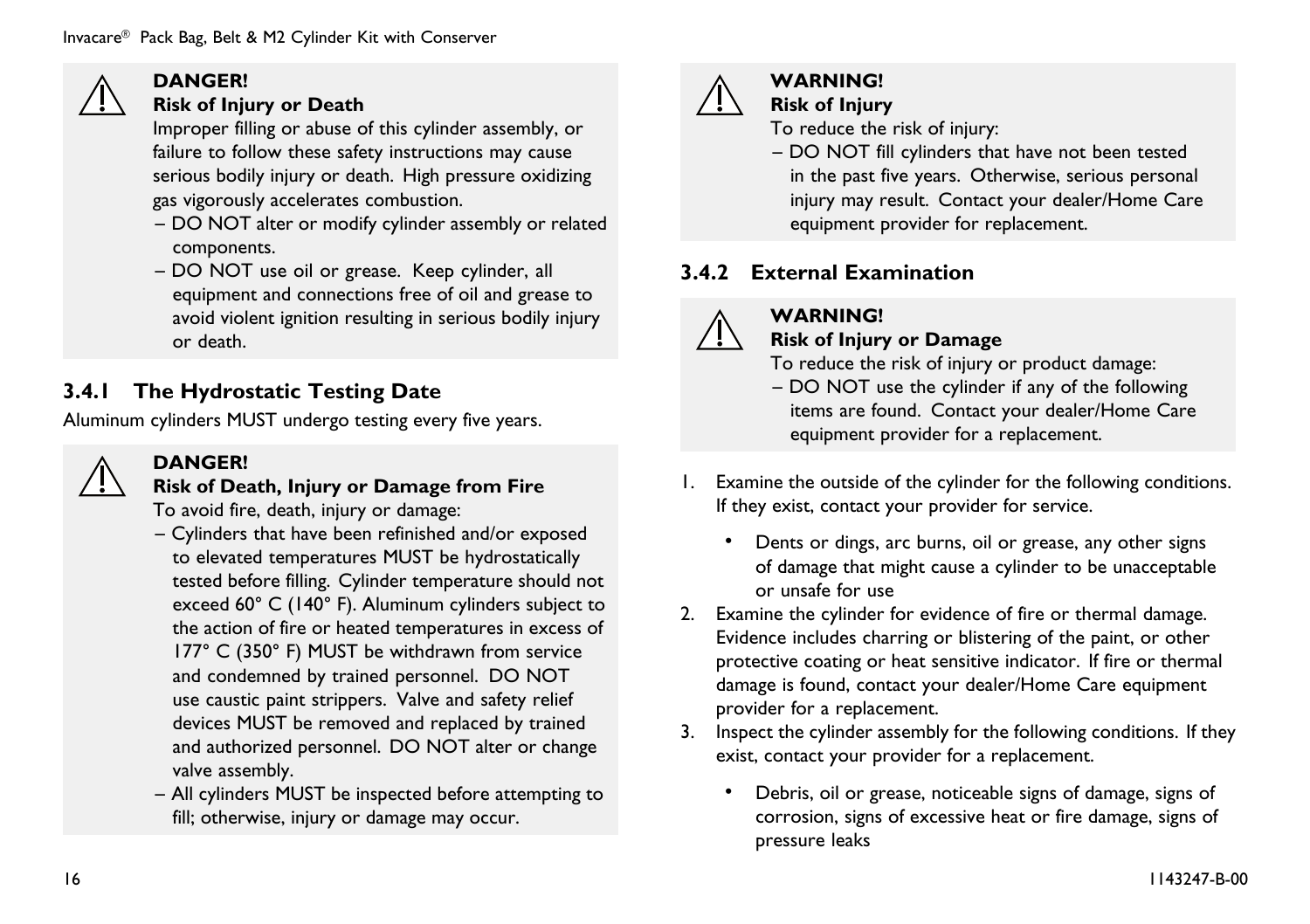# <span id="page-16-0"></span>**<sup>4</sup> Usage**

#### **4.1 Before Use**



#### **WARNING!**

#### **Risk of Injury or Damage**

Defective or inoperable cylinders may cause injury or damage.

- All cylinders MUST be inspected before attempting to fill.
- If the cylinder is found to be defective or does not work properly, contact an Invacare dealer or qualified technician for service or replacement.

Before filling <sup>a</sup> cylinder assembly, read and follow the information in the following sections:

- $\Box$  Cylinder Prefill Inspection<br> $\Box$  External Examination
- **External Examination**

# **4.2 Connecting/Disconnecting the Cylinder**

**Assembly <b>to/from the Compressor**<br>  $\parallel$  **Refer to the HomeFill Compressor user m**<br> **interaction to appear to the discovered** Refer to the HomeFill Compressor user manual for operating instructions to connect and disconnect the cylinder to the HomeFill Compressor.

# **4.3 Cylinder Assembly Operation**



#### **DANGER!**

#### **Risk of Fire**

- NEVER smoke in an area where oxygen is being administered.
- NEVER use near any type of flame or flammable/explosive substances, vapors or atmosphere.

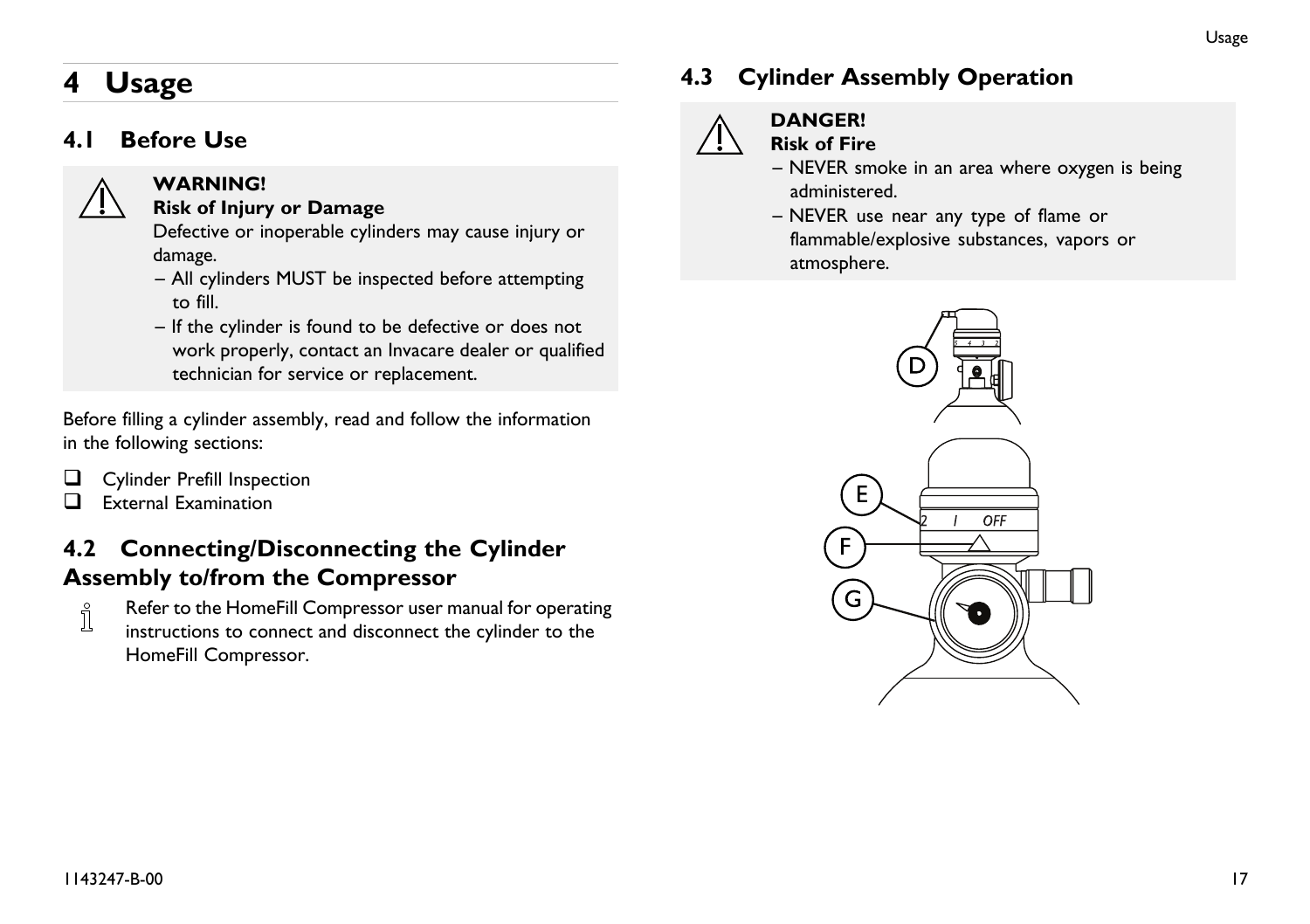Invacare® Pack Bag, Belt & M2 Cylinder Kit with Conserver

- 1. Prior to each use, inspect product for visible damage. Refer to the External Examination section. DO NOT use if any damage is found.
	- If for any reason, any label becomes illegible or lost, ĭ contact your dealer/Home Care equipment provider.
- 2. Turn the flow dial  $\bigoplus$  until indicator pointer  $\bigoplus$  is on setting "Off".<br>3. Inspect the cylinder gauge  $\bigoplus$  to ensure the pressure is at least
- Inspect the cylinder gauge  $\circledG$  to ensure the pressure is at least <sup>1500</sup> psig (10342 kPa). If below <sup>1500</sup> psig (10342 kPa), then refill the cylinder assembly using the HomeFill system.



#### **WARNING!**

- When cylinder gauge needle enters red zone, it is recommended to refill the cylinder assembly on the Invacare HomeFill Compressor.
- 4. Position the cylinder assembly so the outlet connection  $\overline{O}$  is pointing away from the user and any other person(s).



#### **WARNING!**

**Risk of Injury**

To reduce the risk of injury:

- DO NOT direct flow of oxygen at any person, or flammable material when adjusting the flow dial  $(E)$ .
- 5. Remove the outlet connection cap, if present.<br>6. Attach a standard or high flow single lumen ad
- Attach a standard or high flow single lumen adult oxygen nasal cannula with <sup>a</sup> maximum length of 2.1 <sup>m</sup> (7 feet) to the product's outlet connection according to the cannula manufacturer's instructions.
	- <sup>A</sup> unit without <sup>a</sup> cannula attached may pulse if set at ĭ position 1–5. DO NOT use pediatric cannulas with this product.





#### **DANGER! Risk of Injury or Death**

The cannula can cause tripping, falling, or other injury if improperly positioned and secured. To avoid injury or death:

- The cannula MUST be routed and secured properly.
- DO NOT position the cannula around the neck. Ensure the patient can move freely while wearing the cannula.
- Avoid positioning cannulas across areas of high foot traffic (i.e. aisles, doorways, hallways, etc.)
- 7. Place the cannula over your ears and position the prongs in your nose as instructed by your Health Care provider or cannula manufacturer.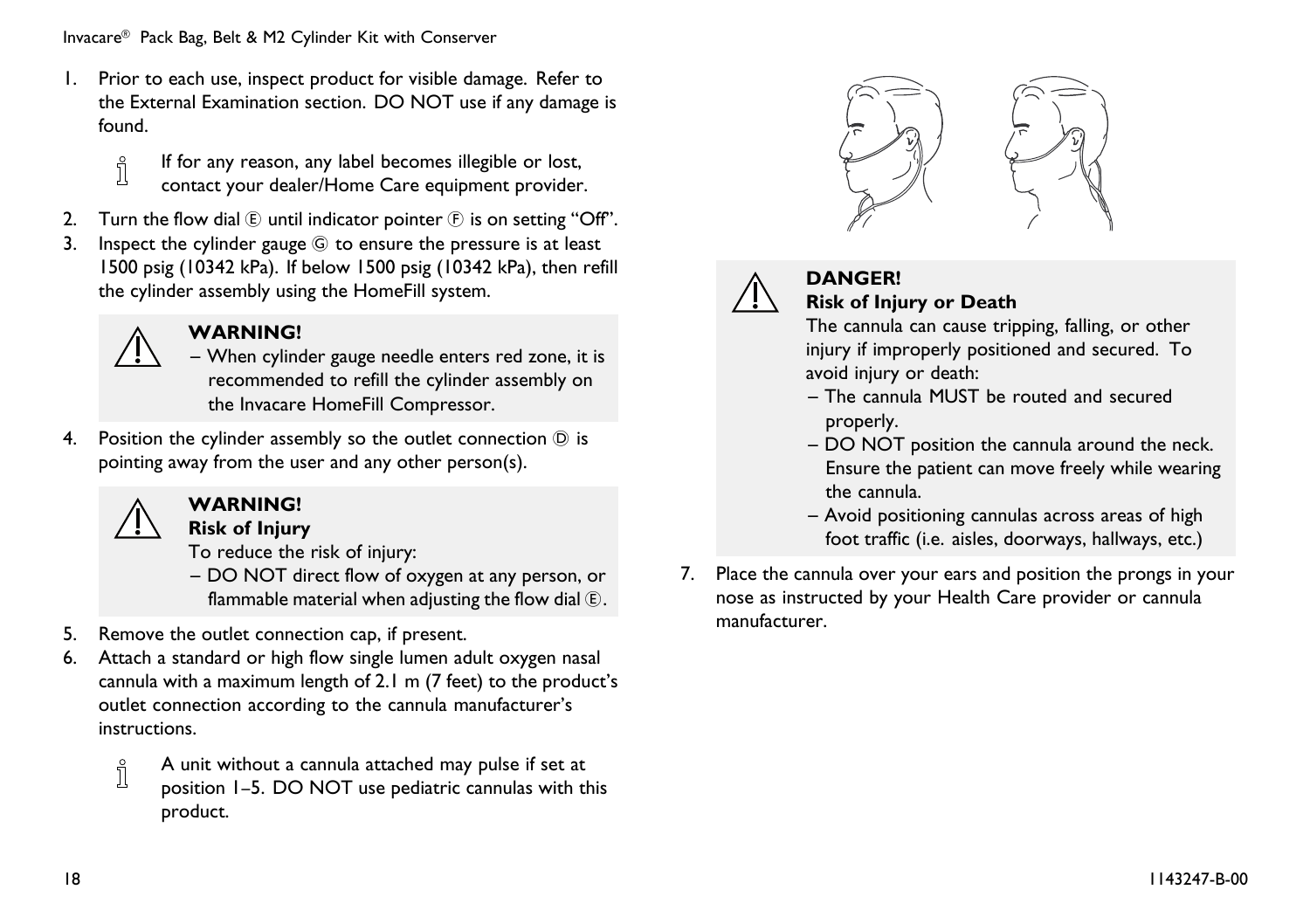<span id="page-18-0"></span>8. Ensure there are no kinks or twists in the cannula tubing.



9. Turn flow dial  $(E)$  until the prescribed setting is aligned with the indicator pointer (F).

# **WARNING!**

- To avoid injury to patient, ALWAYS confirm prescribed setting before administering to patient and monitor flow on <sup>a</sup> frequent basis.
- Only use the Invacare Corporation carrying bag.
- 10. Breathe through the nose and feel <sup>a</sup> flow of oxygen as you inhale.
- 11. When finished using the cylinder assembly, turn the flow dial <sup>E</sup> to setting "Off".

### **4.4 Changing the Carrying Position of the Cylinder**

– The cylinder MUST be kept in the cylinder bag at all times excep<sup>t</sup> when cleaning. The cylinder MUST be in the bag to ensure the cylinder couples with the HomeFill properly.

- 1. Unhook and remove the cylinder bag and belt from body.
- 2. Re-attach the buckle.
	- i Either end of the belt can be used in this procedure.
- 3. Unthread one end of the belt from one side of the buckle.
- 4. Slide the retaining loop off the belt.
- 5. Pull the end of the belt that has no buckle and retaining loop through the two retaining loops in the cylinder bag.
	- The cylinder bag is now removed from the belt.  $\hat{1}$

When performing step 6, both loops MUST be used on the cylinder bag.

- 6. Perform one of the following:
	- For upright use (vertical orientation) of the cylinder bag:
		- Stand the cylinder bag upright (vertical orientation).
		- Thread the end of the belt that has no buckle and retaining loop through the two loops on the cylinder bag.
	- For sideways use (horizontal orientation) of the cylinder bag: – Lay the cylinder bag on its side (horizontal orientation).
		- Thread the end of the belt that has no buckle and retaining loop through the two loops on the cylinder bag.
			- j The web material on the belt should be facing away from the cylinder bag.
- 7. Insert the retaining loop onto the belt.
- 8. Slide the belt through the buckle.
- 9. Adjust the belt to your waist size.
- 10. Secure the loose end of the belt with the retaining loop.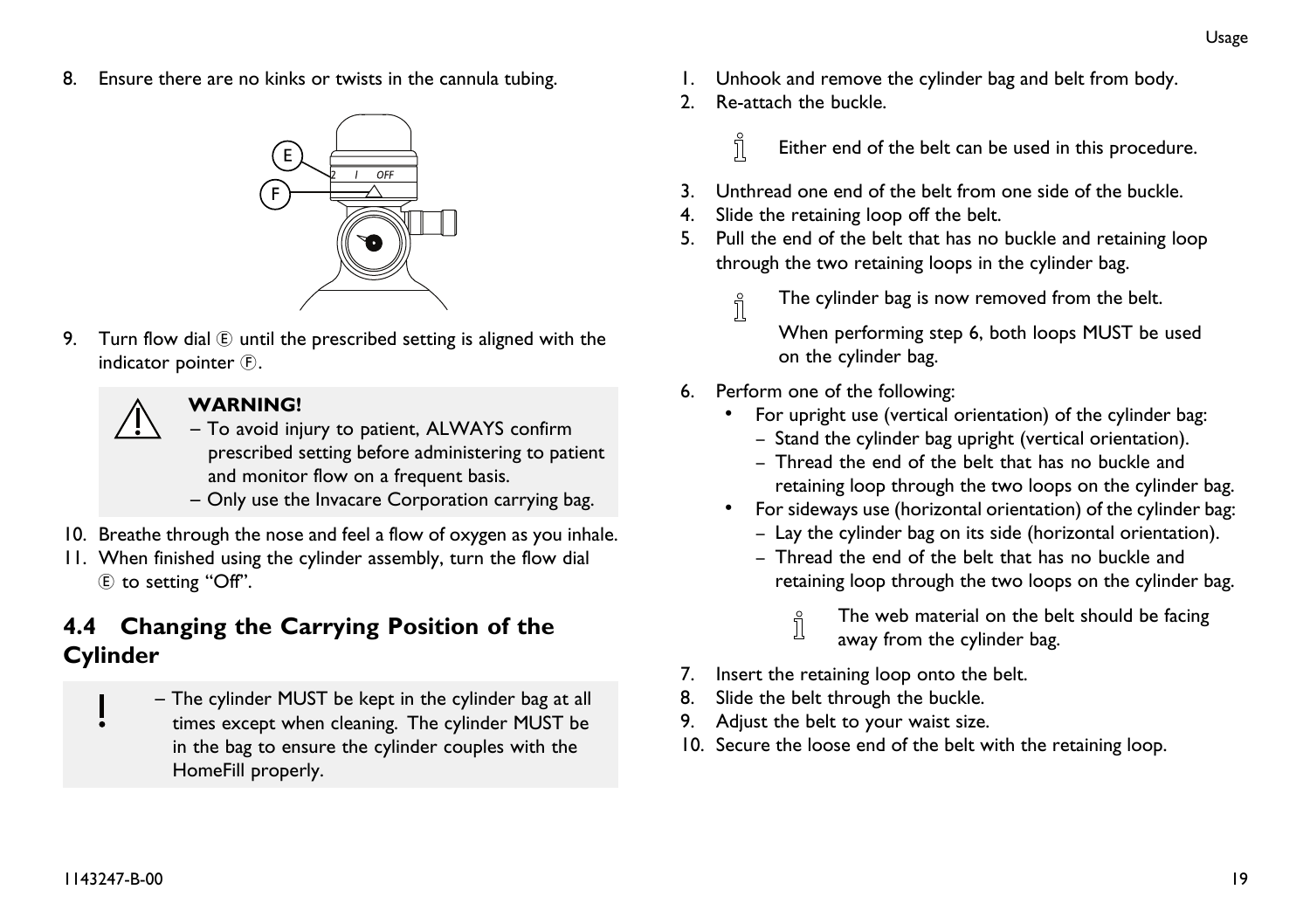# <span id="page-19-0"></span>**<sup>5</sup> Maintenance**

#### **5.1 Maintenance**



#### **WARNING!**

#### **Risk of Injury or Damage**

Lack of product maintenance can lead to injury and loss of product function or damage.

- Maintenance MUST be performed ONLY by qualified personnel.
- Regular maintenance is necessary to assure proper operation.



#### **DANGER!**

**Risk of Fire**

Dirt or contaminants on the cylinder assembly or conserver can cause fire.

- DO NOT use or fill cylinder assembly if the cylinder fillport is dirty or contaminated. Contact your provider for service or repair.
- DO NOT clean with aromatic hydrocarbons, including, but not limited to benzene and toluene.
- DO NOT use cleaning/disinfecting solutions on the fillport fitting.
- DO NOT immerse product in any kind of liquid.
- DO NOT allow any kind of liquid to ge<sup>t</sup> inside openings of the conserver.
- DO NOT spray cleaning/disinfecting solutions on product.
- All repairs MUST be performed by Invacare Corporation or in an Invacare approve<sup>d</sup> repair center.



# **WARNING!**

- **Risk of Injury or Damage**
- The cylinder assembly MUST be disconnected from the HomeFill and emptied of gas prior to cleaning or disinfecting. Refer to Emptying the Cylinder Assembly. The fillport cover MUST also be installed.
- All cylinders MUST be inspected before attempting to fill; otherwise, injury or damage may occur. Refer to Cylinder Prefill Inspection.

The cannula does not require maintenance and needs to be replaced at the manufacturer's recommended interval.

The conserver should be inspected and tested at <sup>a</sup> minimum every <sup>5</sup> years. This inspection and test MUST be performed by Invacare Corporation or by an Invacare approve<sup>d</sup> repair center.

The aluminum cylinder must undergo hydrostatic testing every <sup>5</sup> years. Refer to The Hydrostatic Testing Date.

# **5.2 Emptying the Cylinder Assembly**



#### **DANGER!**

**Risk of Fire**

- NEVER smoke in an area where oxygen is being administered.
- NEVER use near any type of flame or flammable/explosive substances, vapors or atmosphere.
- DO NOT direct flow of oxygen at any person, or flammable material when adjusting the flow dial.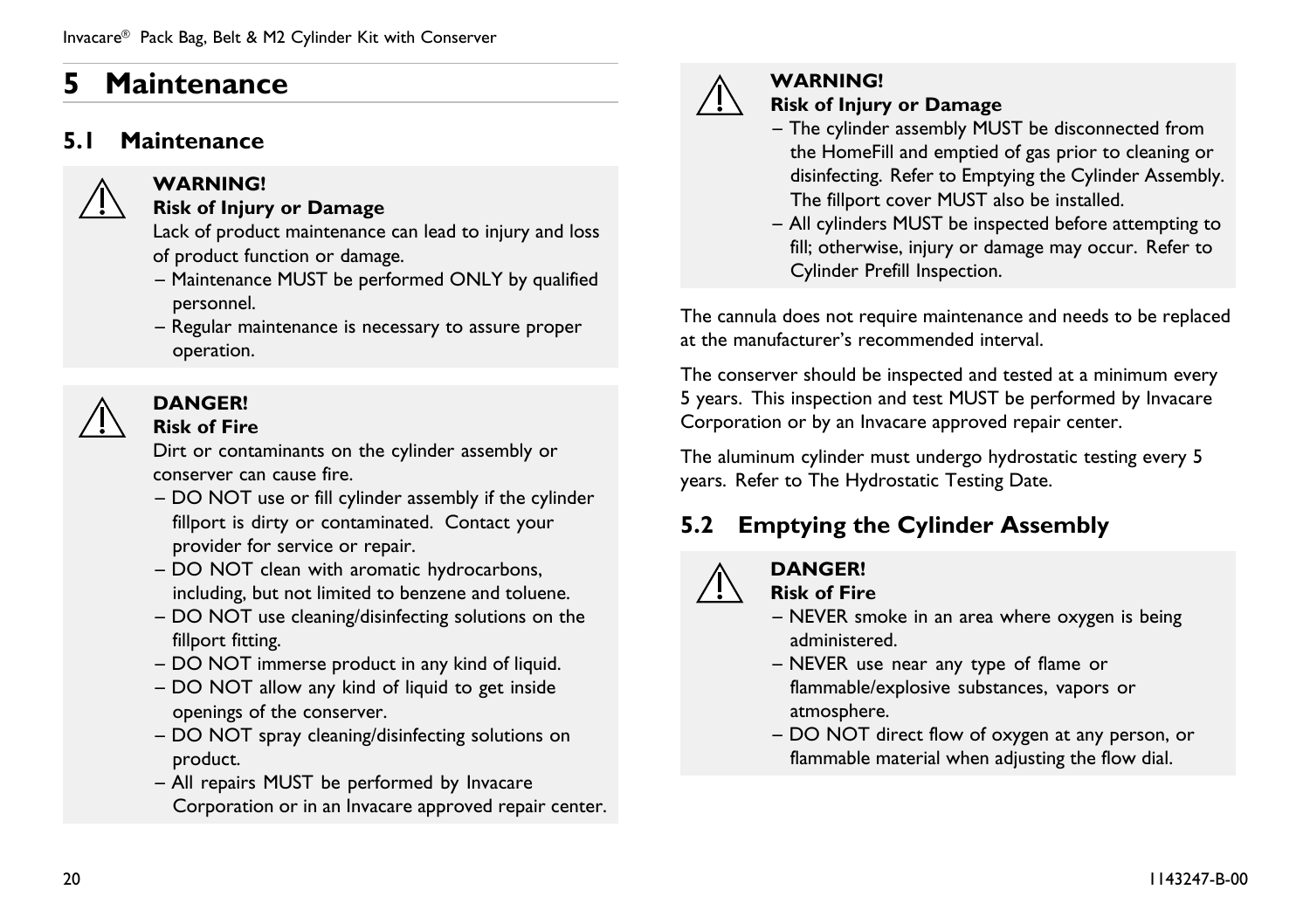<span id="page-20-0"></span>

#### **CAUTION! Risk of Damage**

– DO NOT completely empty the cylinder. Otherwise, damage to the cylinder could occur.



- 1. Position the cylinder assembly so the outlet connection  $\odot$  is pointing away from the user and any other person(s).
- 2. Turn the flow dial  $E$  to setting "2".
- 3. Examine the cylinder gauge <sup>G</sup> until the pressure is below <sup>500</sup> psig (3447 kPa).
	- ĭ Cylinder pressure is below <sup>500</sup> psig (3447 kPa) when
	- the cylinder gauge needle is in the red zone.
- 4. Turn the flow dial  $\mathbb E$  to setting "Off".

**5.3 Cleaning**<br> **Refer to the** Refer to the safety information in the Maintenance section before performing this procedure.

Follow the cleaning/disinfectant product manufacturer's instructions for use, handling, storage and disposal of the product.

Follow this procedure to clean the cylinder assembly as required when visibly soiled.

- 1. Ensure the cover is installed on the fillport.
- 2. Clean exterior surfaces of the cylinder with <sup>a</sup> lint free cloth dampened with 70% isopropyl alcohol.
- 3. Clean the exterior surfaces of the conserver with <sup>a</sup> dry, lint free cloth.
- 4. If the conserver is still visibly soiled, clean with <sup>a</sup> lint free cloth dampened with 70% isopropyl alcohol. DO NOT wipe the fillport or outlet fitting.
- 5. Wipe the cylinder and conserver with <sup>a</sup> dry lint free cloth. Ensure the product is dry before using.

**5.4 Disinfecting**<br> **Refer to the safe** Refer to the safety information in the Maintenance section before performing this procedure.

Follow the cleaning/disinfectant product manufacturer's instructions for use, handling, storage and disposal of the product.

This procedure is for disinfecting the cylinder assembly and is to be performed by the provider prior to <sup>a</sup> patient change and as otherwise required.

Recommended disinfectant products:

- • Quaternary ammonium based wipes selected by the provider for the desired disinfecting characteristics
- •70% isopropyl alcohol wipes
- 1. Ensure the cover is on the fillport.<br>2. If heavily soiled, first clean the cylin
- If heavily soiled, first clean the cylinder assembly. Refer to the Cleaning section.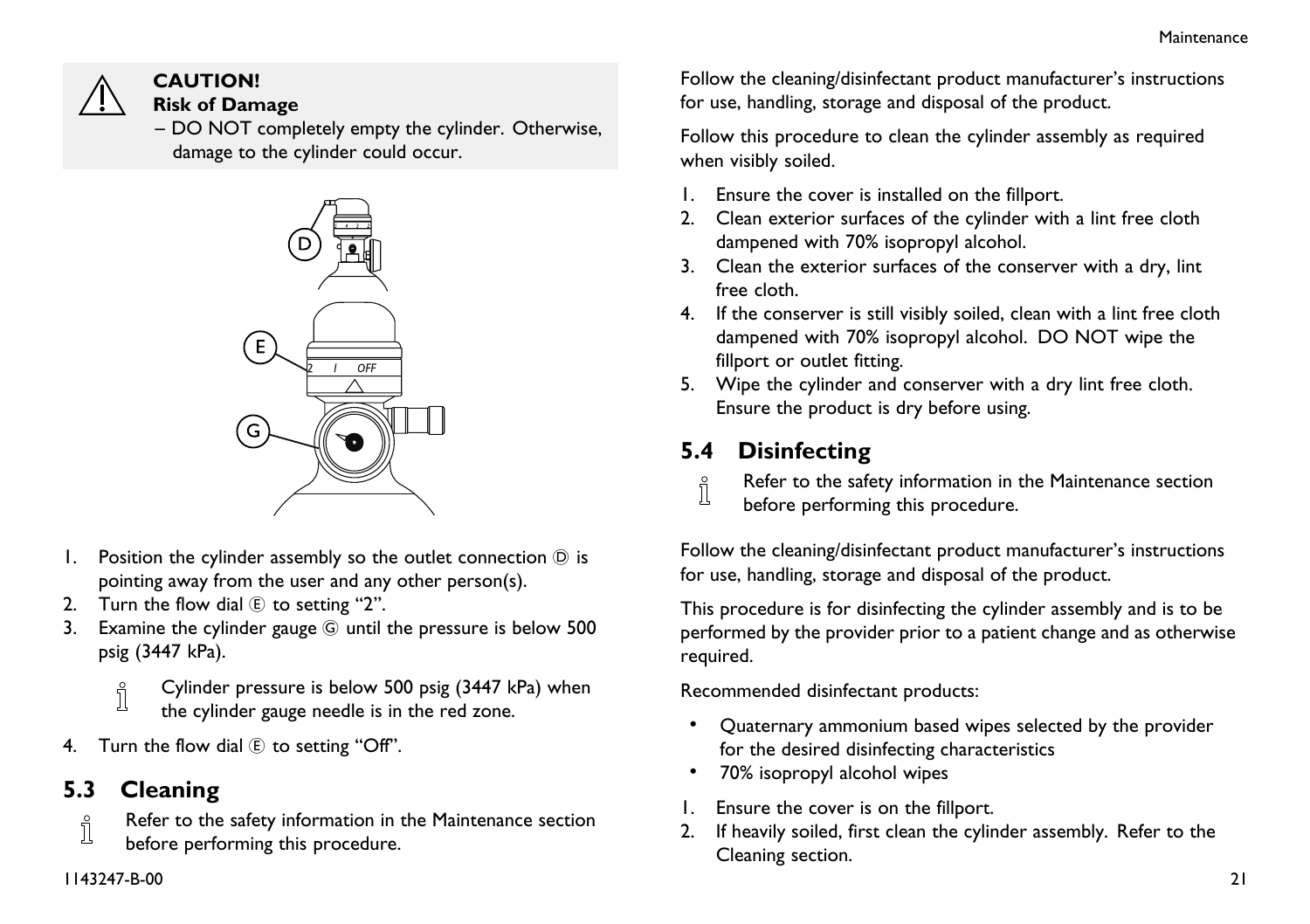<span id="page-21-0"></span>Invacare® Pack Bag, Belt & M2 Cylinder Kit with Conserver

- 3. Use <sup>a</sup> wipe to disinfect the external surfaces of the conserver and cylinder. Follow the disinfectant manufacturer's instructions. DO NOT wipe the fillport or outlet connection.
- 4. Wipe the cylinder and conserver with <sup>a</sup> dry lint free cloth. Ensure the product is dry before using.

**5.5 Cleaning the Cylinder Bag**<br>  $\oint_{\parallel}$  Skip Step ONE if the belt is to be cle Skip Step ONE if the belt is to be cleaned with the cylinder bag.

- 1. Unhook and remove the cylinder bag and belt from body.<br>2. Re-attach the buckle.
- 2. Re-attach the buckle.



Either end of the belt can be used in this procedure.

- 3. Unthread one end of the belt from one side of the buckle.<br>4. Slide the retaining loop off the belt
- Slide the retaining loop off the belt.
- 5. Pull the end of the belt that has no buckle and retaining loop through the two retaining loops in the cylinder bag.



The cylinder bag is now removed from the belt.

- 6. Unhook the tab above the zipper on the cylinder bag.
- 7. Unzip the cylinder bag.
- 8. Pull the cylinder bag over the fillport connector and cylinder gauge.
- 9. Hand wash the cylinder bag with mild detergent and let air dry.
- 10. Ensure the cylinder bag is dry.
- 11. Insert the cylinder into the cylinder bag.
	- The fillport connector uses the circular cutout closest i
	- to the zipper and the cylinder gauge uses the remaining circular cutout.
- 12. Close the zipper and the tab above the zipper to secure the cylinder.
- 13. Install the cylinder bag onto the belt starting with Step <sup>6</sup> of the Changing the Carrying Position of the Cylinder section.

### **5.6 Reuse**



#### **WARNING!**

Before transferring the product to <sup>a</sup> different user, providers MUST inspect the product for damage and disinfect the product. Refer to the following procedures:

- Disinfecting
- Cylinder Prefill Inspection
- The Hydrostatic Testing Date
- External Examination

The cylinder assembly can be transferred to <sup>a</sup> different patient.

The cannula is for single patient use only.

#### **5.7 Storage**

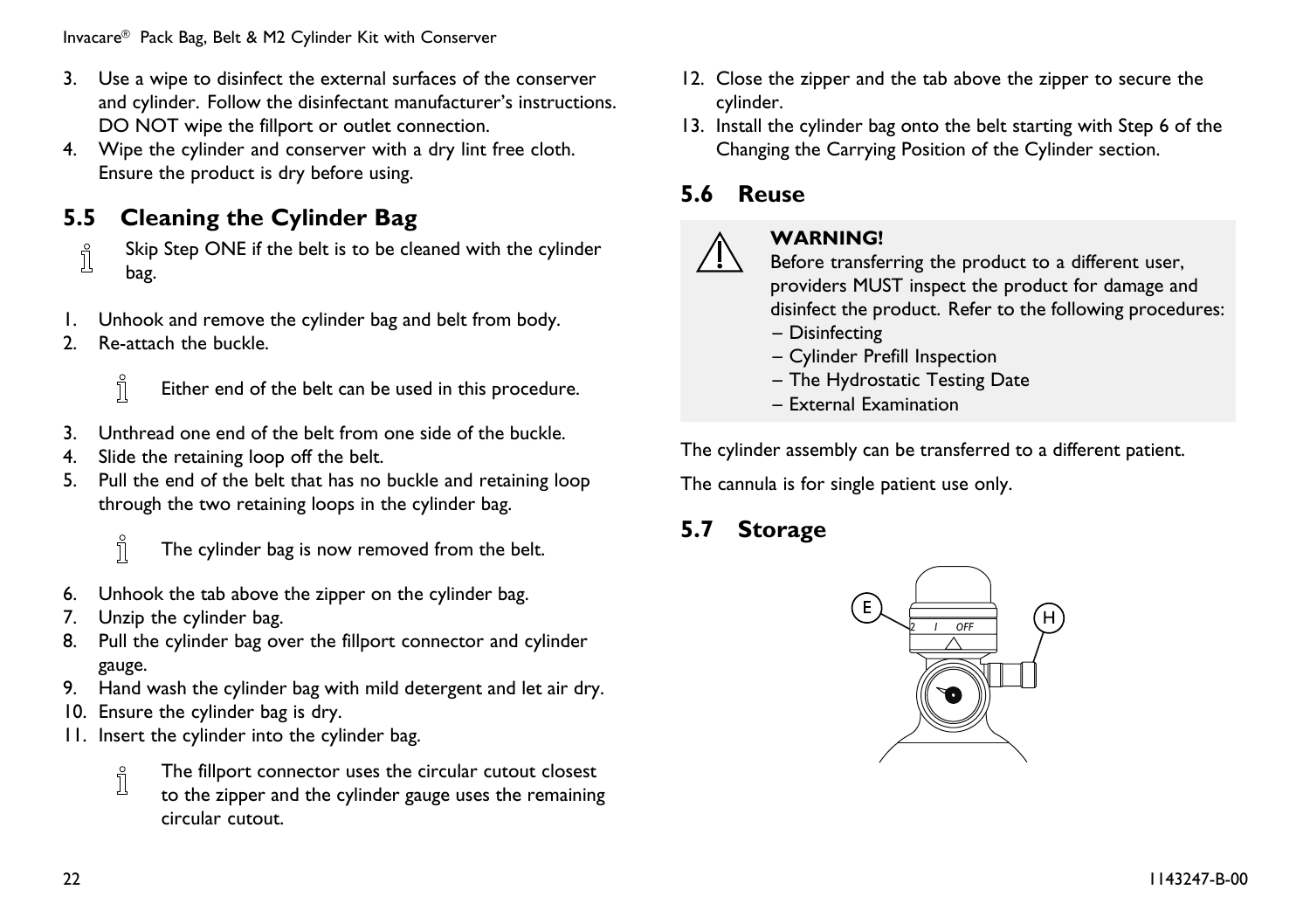- <span id="page-22-0"></span>1. Ensure the flow dial  $(E)$  is turned to setting "Off".
- 2. Place the cover on the fillport  $\Theta$ .
- 3. Store product in <sup>a</sup> clean, dry and cool area free from grease, oil, and other sources of contamination.

# **5.8 Optional Accessories WARNING!**



#### **Risk of Injury or Damage**

Use of non-Invacare accessories may result in serious injury or damage.

- Invacare products are specifically designed and manufactured for use in conjunction with Invacare accessories. Accessories designed by other manufacturers have not been tested by Invacare and are not recommended for use with Invacare products.
- DO NOT use non-Invacare accessories.
- To obtain Invacare accessories, contact Invacare by <sup>p</sup>hone or at www.invacare.com.

The following optional accessories are available for use with this product: The Carry Bag is included with HF2PCM2KIT.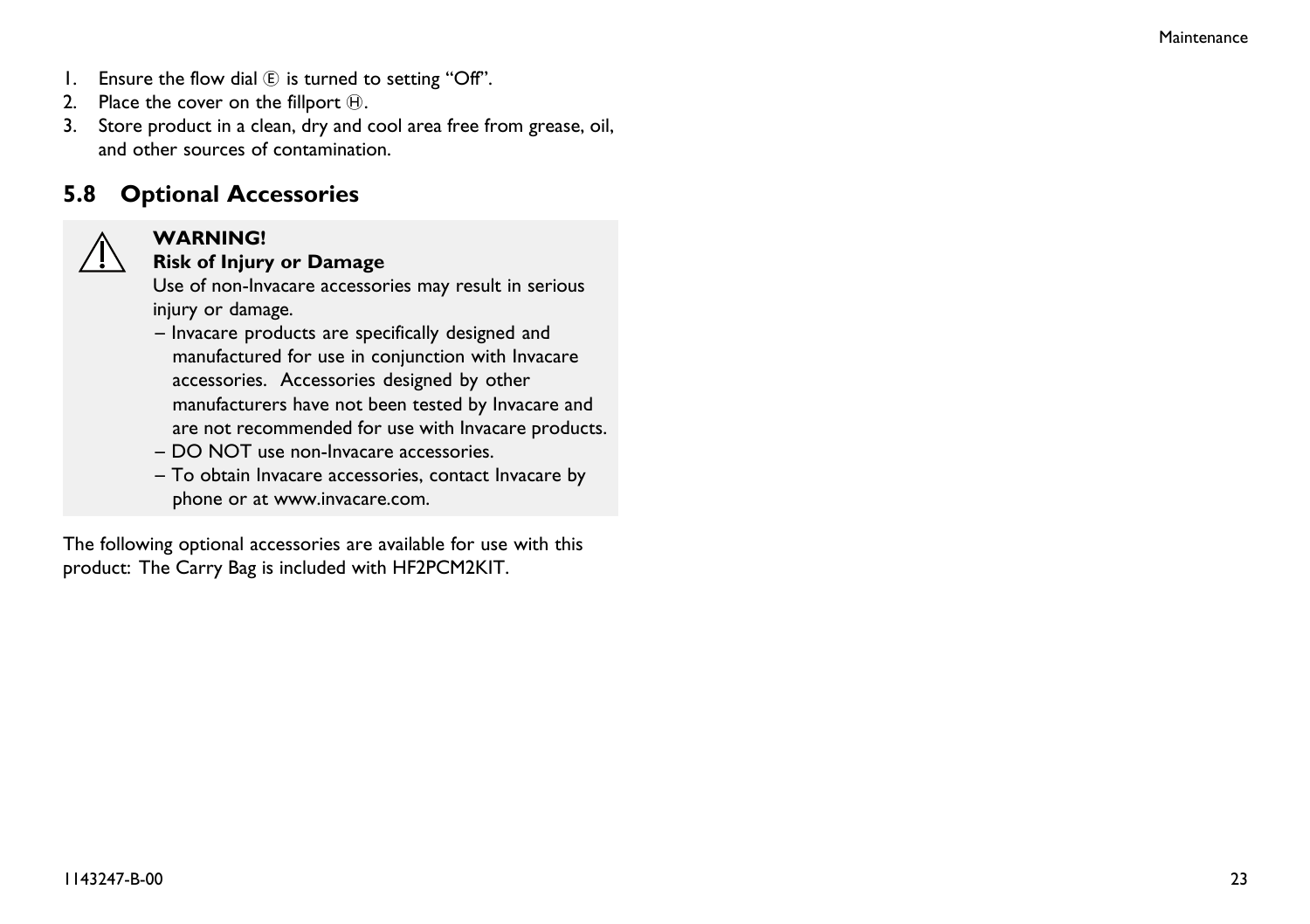# <span id="page-23-0"></span>**<sup>6</sup> After Use**

### **6.1 Disposal**

This product has been supplied from an environmentally aware manufacturer that complies with the Waste Electrical and Electronic Equipment (WEEE) Directive 2002/96/CE. This product may contain substances that could be harmful to the environment if disposed of in <sup>p</sup>laces (landfills) that are not appropriate according to legislation.

Follow local governing ordinances and recycling <sup>p</sup>lans regarding disposal of the product or components normally used in operation. The device does not generate waste or residue in operation.

- •DO NOT dispose of the device in the normal waste stream.
- • Any accessories not part of the device MUST be handled in accordance with the individual product marking for disposal.

# **6.2 Wear and Tear**

Invacare reserves the right to ask for any item back that has an alleged defect in workmanship. See Warranty that shipped with the product for specific warranty information.

Refer to the Maintenance section for proper preventative maintenance schedule and use of the product.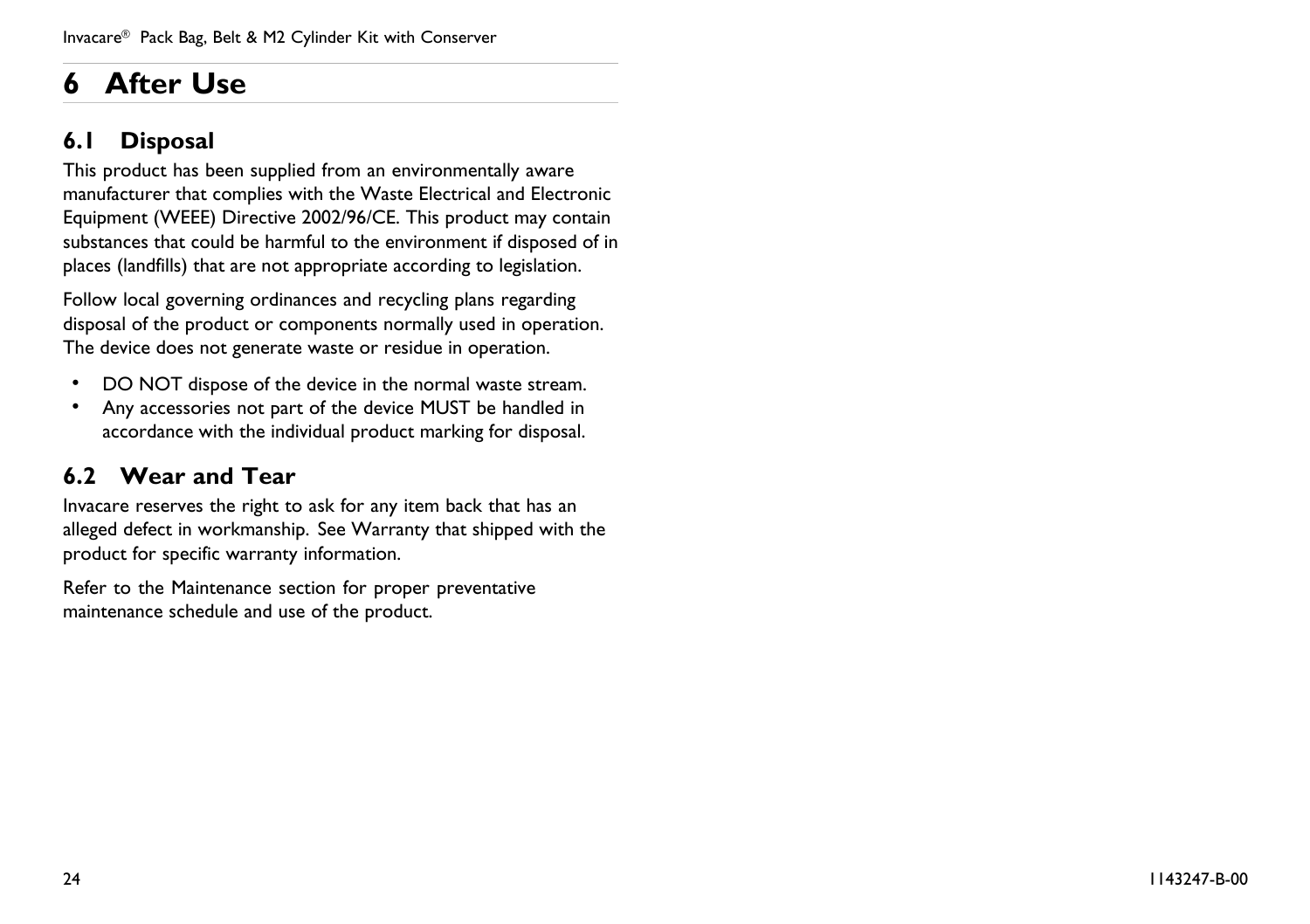# <span id="page-24-0"></span>**<sup>7</sup> Troubleshooting**

#### **7.1 Troubleshooting**

If the Conserving Cylinder fails to function, consult the Troubleshooting guide. If problem cannot be corrected, consult your Dealer/Home Care equipment provider.

| <b>Problem</b> | <b>Possible Cause</b>                                                                                                                                             | <b>Solution</b>                                                                                                                                                                                                                     |
|----------------|-------------------------------------------------------------------------------------------------------------------------------------------------------------------|-------------------------------------------------------------------------------------------------------------------------------------------------------------------------------------------------------------------------------------|
| No flow.       | Flow dial at setting "Off".<br>Cylinder empty.<br>2.<br>3. Flow dial is between settings.<br>Kinked or blocked cannula.<br>4.<br>5. Conserver not sensing breath. | Adjust flow dial to prescribed setting.<br>Fill or replace cylinder.<br>Set dial so indicator points to a setting.<br>Check to see if the cannula is kinked.<br>Check position of cannula in nose. Do not<br>breathe through mouth. |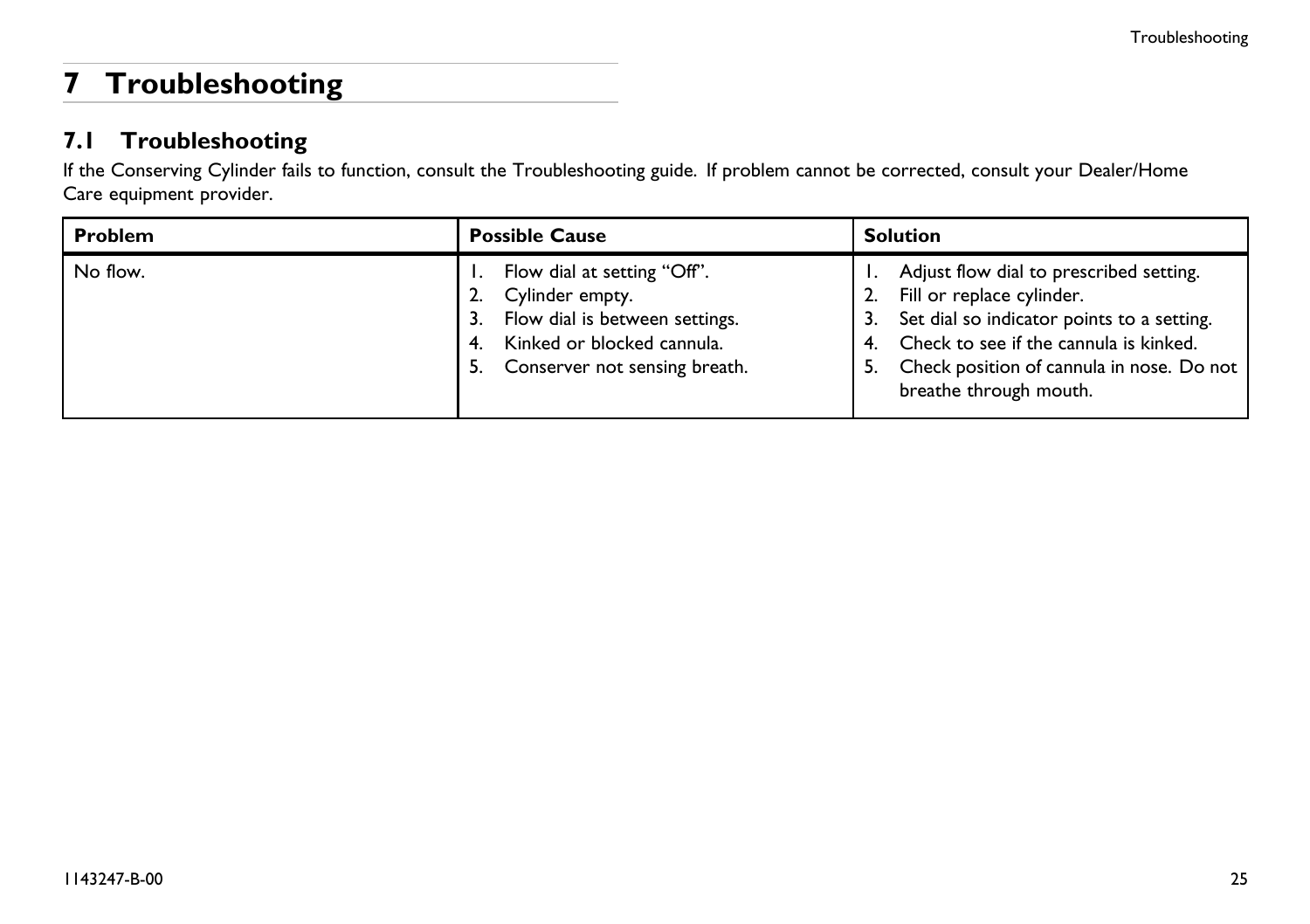# <span id="page-25-0"></span>**<sup>8</sup> Technical Data**

### **8.1 Technical Description**

The Invacare HF2PCM2KIT Oxygen Conserving Cylinder Assembly is an oxygen storage product that can deliver up to <sup>2</sup> L/min of pulse flow oxygen to the patient via <sup>a</sup> nasal cannula. The cylinder assembly is designed to store compresse<sup>d</sup> oxygen up to 2,100 psig (14479 kPa). The conserver reduces the pressure at the cannula connection to <sup>50</sup> psig (345 kPa) and contains <sup>a</sup> rotary flow dial that is used to adjust the oxygen flow rate to the prescribed setting. The cylinder assembly is filled with USP 93±3% oxygen using its proprietary fill port that allows filling only through the use of an Invacare HomeFill System. The duration of oxygen flow between fills is dependent on the size of the cylinder and the flow setting.

### **8.2 Specifications**

#### **Settings**

| <b>Conserver S/N Range:</b> | 75,000+                   |
|-----------------------------|---------------------------|
| <b>Pulse Settings:</b>      | 1, 2, 3, 4, 8, 5          |
| <b>Flow Settings:</b>       | 2 L/min Continuous        |
| <b>Savings Ratio:</b>       | U <sub>p</sub> to $5.7:1$ |

#### **Pressures**

| <b>Conserver S/N Range:</b>                   | 75,000+       |
|-----------------------------------------------|---------------|
| <b>Inlet Pressure Range:</b>                  | 300-2100 psig |
| <b>Internal Regulated</b><br><b>Pressure:</b> | 50 psig       |

| <b>Max Fill Pressure:</b> | 2100 psig (14479 kPa)                                 |
|---------------------------|-------------------------------------------------------|
| <b>Burst Pressure:</b>    | 3025-3360 psig at 72°F<br>(20857-23166 kPa at 22.2°C) |

#### **Environmental Operating Temperature Range**

| <b>Conserver S/N Range:</b>                 | 75,000+                         |
|---------------------------------------------|---------------------------------|
| <b>Operating Conditions</b><br>Temperature: | 35°F to 105°F (1.7°C to 40.6°C) |
| Altitude:                                   | 0 to 10,000 ft (0 to 3071 m)    |
| <b>Storage Conditions</b><br>Temperature:   | -40°F to 140°F (-40°C to 60°C)  |
| <b>Maximum Humidity:</b>                    | 95%                             |

#### **Assembly Dimensions**

| <b>Conserver S/N Range:</b> | 75,000+                    |
|-----------------------------|----------------------------|
| Weight:                     | 2.0 lbs (0.90 kg)          |
| <b>Overall Length:</b>      | 8.9 in (22.2 cm)           |
| Diameter:                   | 3.2 in $(8.13 \text{ cm})$ |

#### **Cylinders**

| <b>Cylinder Size:</b>   | M <sub>2</sub>              |
|-------------------------|-----------------------------|
| Volume $(H2O)$ :        | .34 L $(0.12 \text{ ft}^3)$ |
| <b>Oxygen Capacity:</b> | 57 L $(2.01 \text{ ft}^3)$  |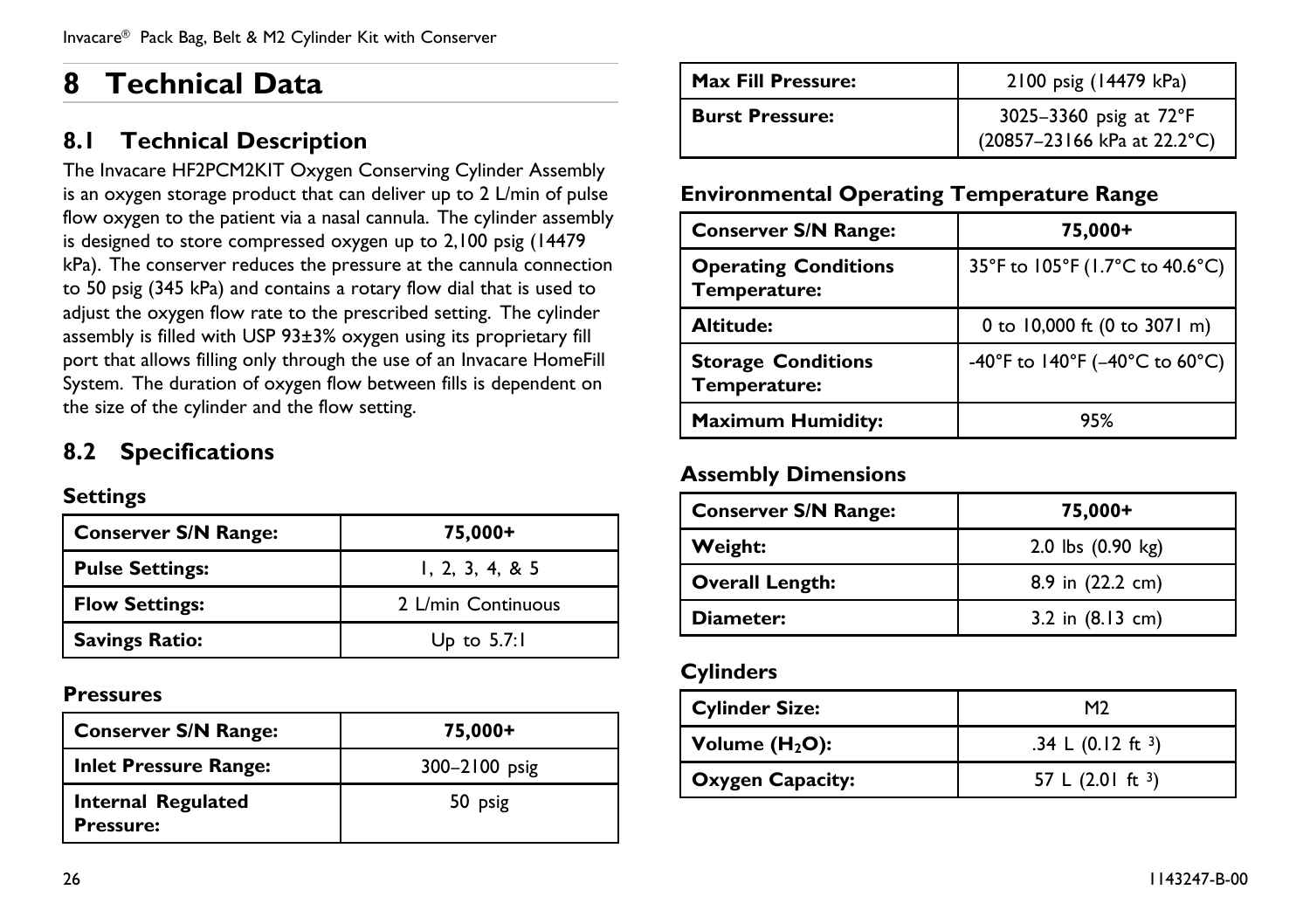#### **Fill Times**

| <b>Normal</b>                                                                       | Maximum                       |  |
|-------------------------------------------------------------------------------------|-------------------------------|--|
| $25$ min <sup>*</sup>                                                               | $30$ min <sup>*</sup>         |  |
| *With Concentrator flow rates to patient:                                           |                               |  |
| <b>Concentrator Model</b>                                                           | <b>Concentrator Flow Rate</b> |  |
| Platinum 5 and Perfecto <sub>2</sub>                                                | Up to 3 L/min                 |  |
| Platinum 10                                                                         | Up to 5 L/min                 |  |
| All filling times are approximate and may vary on<br>i<br>environmental conditions. |                               |  |

#### **Accessories**

| Single Lumen Cannula | 4' (1.21 m) recommended. 7'<br>(2.1 m) tubing length maximum |
|----------------------|--------------------------------------------------------------|
| <b>Carry Bag</b>     | Carry Bag included with<br>HF2PCM2KIT                        |

#### **Regulatory Compliance**

CGA G-4.1 (Cleaning Equipment for Oxygen Service)

DOT & TC (3AL & 3ALM)